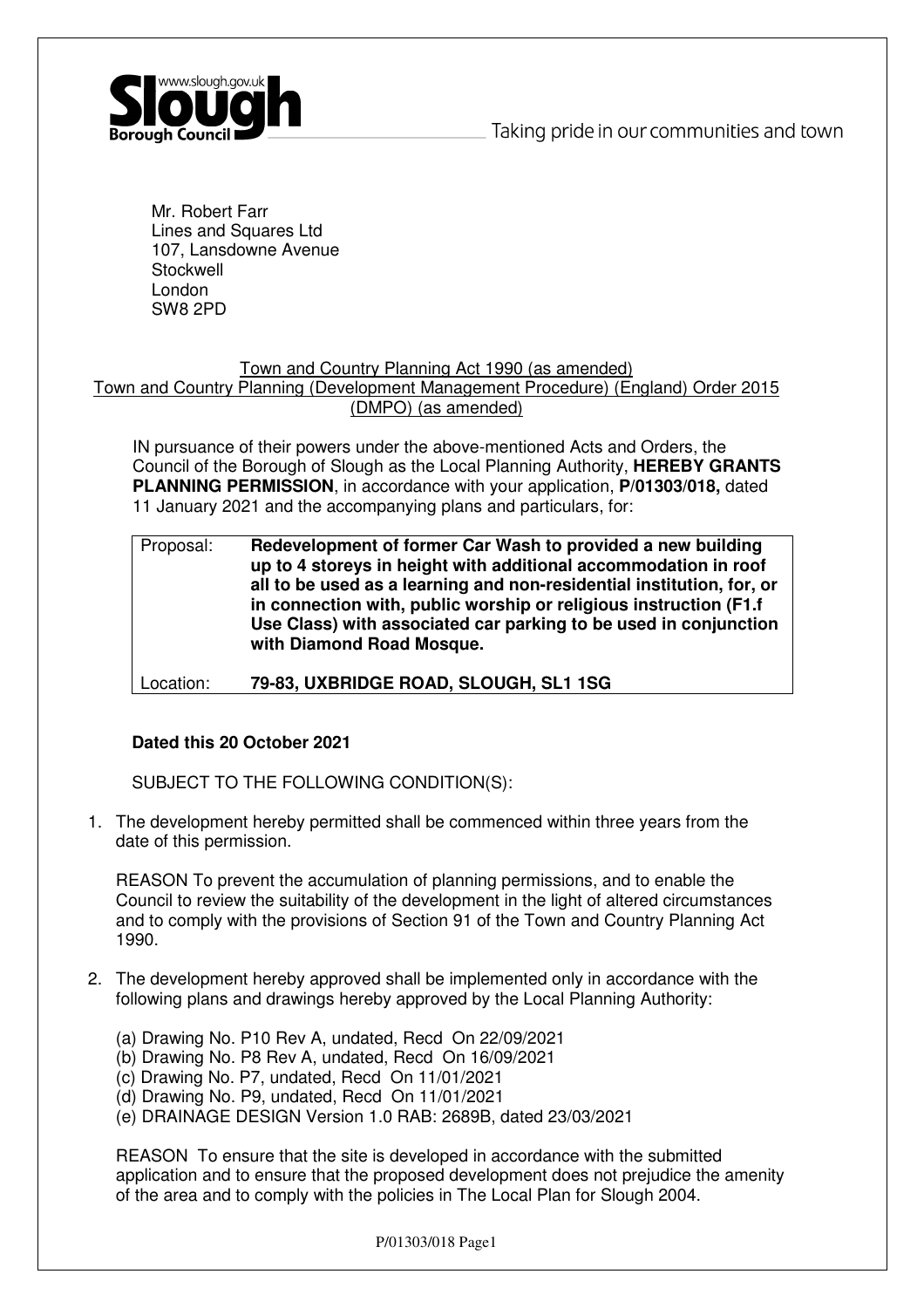

3. No development shall take place until details have been submitted to and approved in writing by the Local Planning Authority of the proposed external facing materials on the dwellings hereby approved. The development shall be carried out in accordance with the details approved unless otherwise agreed in writing with the Local Planning Authority.

REASON To ensure a satisfactory appearance of the development so as not to prejudice the visual amenity of the locality in accordance with Policy EN1 of The Adopted Local Plan for Slough 2004.

4. The windows on the rear northwest facing elevation at first and second floor levels of the development hereby approved shall be glazed with obscure glass in accordance with a sample to be first submitted to and approved in writing by the Local Planning Authority and any of these that are opening windows shall be at a high level (above 1.8m) only, and shall be so maintained unless prior written approval has been obtained form the Local Planning Authority.

REASON To protect the privacy of adjoining occupiers.

5. No window(s), other than those hereby approved, shall be formed in the flank or rear elevations of the development without the prior written approval of the Local Planning Authority.

REASON To minimise any loss of privacy to occupiers of adjoining residential properties.

6. The uses here by approved shall not commence until a scheme has been submitted to and approved in writing by the Local Planning Authority for external site lighting including details of the lighting units, levels of illumination and hours of use. The approved details shall be implmenented prior to any uses commencing and no lighting shall be provided at the site other than in accordance with the approved scheme.

REASON In the interests of the neighbouring property.

7. No development shall commence on site until details of the proposed boundary treatment including position, external appearance, height and materials have been submitted to and approved by the Local Planning Authority. Before the development hereby permitted is occupied, a suitable means of his boundary treatment shall be implemented on site prior to the first occupation of the development and retained at all time on the future.

REASON In the interests of the visual amenity of the area.

8. No development shall commence on site until a detailed landscaping and tree planting scheme has been submitted to and approved in writing by the Local Planning Authority. This scheme should include the type, density, position and planting heights of new trees and shrubs along the rear boundary.

The approved scheme shall be carried out no later than the first planting season following completion of the development. Within a five year period following the implementation of the scheme, if any of the new or retained trees or shrubs should die, are removed or become seriously damaged or diseased, then they shall be replaced in the next planting season with another of the same species and size as agreed in the landscaping tree planting scheme by the Local Planning Authority.

P/01303/018 Page2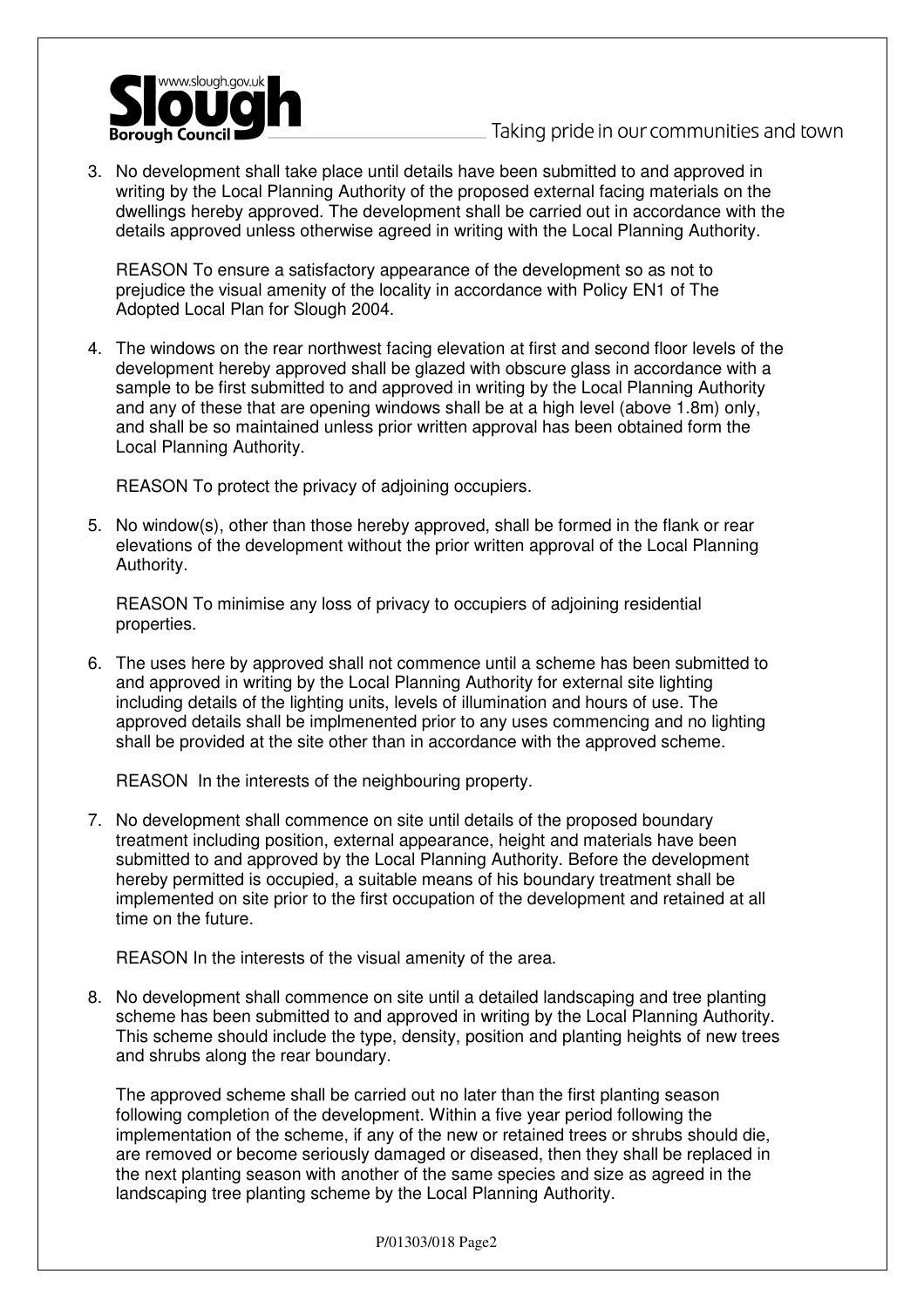

REASON To protect the amenity of residents to the rear of the site and in the interests of the visual amenity of the area.

9. During the demolition / construction phase of the development hereby permitted, no work shall be carried out on the site outside the hours of 0800 hours to 1800 hours Mondays - Fridays, 0800 hours - 1300 hours on Saturdays and at no time on Sundays and Bank/Public Holidays.

REASON To protect the amenity of residents within the vicinity of the site.

- 10. No development shall be occupied until confirmation has been provided that either:-
	- 1. Capacity exists off site to serve the development, or

2. A development and infrastructure phasing plan has been agreed with the Local Authority in consultation with Thames Water. Where a development and infrastructure phasing plan is agreed, no occupation shall take place other than in accordance with the agreed development and infrastructure phasing plan, or

3. All wastewater network upgrades required to accommodate the additional flows from the development have been completed.

Reason - Network reinforcement works may be required to accommodate the proposed development.

11. The use hereby permitted shall not be open to members of the public / customers outside the hours of 08:00 hours to 22:00 hours on Mondays- Thursdays, 08:00 hours to 22:00 hours on Fridays and Saturdays, and 08:00 hours to 22:00 hours on Sundays and Bank/Public Holidays.

REASON To protect the amenity of residents within the vicinity of the site in accordance with Policy EN26 of The Adopted Local Plan for Slough 2004.

12. The development shall not commence until the new means of access has been constructed in accordance with the approved drawing and constructed in accordance with Slough Borough Council's Design Guide.

REASON: In order to minimise danger, obstruction and inconvenience to users of the highway and of the development.

13. No part of the development shall be occupied until the redundant means of access has been removed and the footway re-instated and laid out in accordance with the plans to be submitted to and approved in writing by the local planning authority and the works constructed in accordance with Slough Borough Council's Design Guide.

REASON: In order to minimise danger, obstruction and inconvenience to users of the highway and of the development.

14. The scheme for parking and manoeuvring indicated on the submitted plans shall be laid out prior to the initial occupation of the development hereby permitted and that area shall not thereafter be used for any other purpose.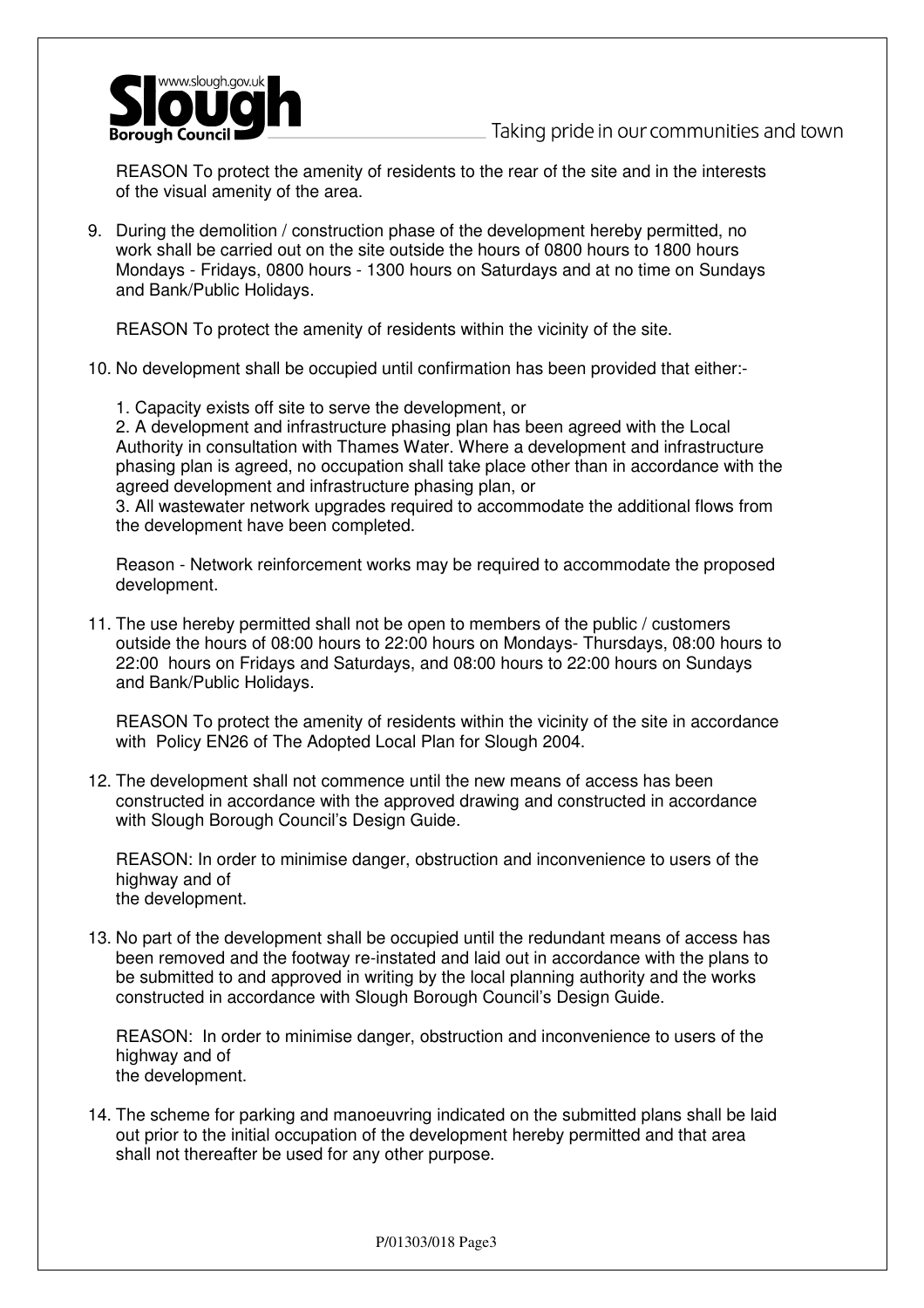

REASON: To enable vehicles to draw off, park and turn clear of the highway to minimise danger.

obstruction and inconvenience to users of the adjoining highway.

15. Prior to the development hereby approved first being brought into use, 48 no. car parking spaces shall be provided and made available for use in connection with the religious use and maintained for the parking of cars thereafter. The car parking spaces shall not be used for any separate business, commercial, or residential use.

REASON: In the interests of ensuring that the use benefits from satisfactory car parking provision in the interests of the amenities of the area in accordance with Core Policy 7 of the Slough Local Development Framework, Core Strategy 2006-2026, Development Plan Document, December 2008'.

16. No other part of the development shall be occupied until the visibility splays shown on the approved drawings have been provided on both sides of the access and the area contained within the splays shall be kept free of any obstruction exceeding 600 mm in height above the nearside channel level of the carriageway.

REASON: To provide adequate intervisibility between the access and the existing public highway for the safety and convenience of users of the highway and of the access.

17. The proposed development hereby approved shall be occupied and use in conjunction with The Slough Islamic Trust, 78 Diamond Road, Slough and shall not be sub divided or be subject to occupation or use by another organisation without approval in writing from the Local Planning Authority.

REASON: To ensure the use of the building does not result in adverse impact on highways safety and convenience in the interests of Core Policy 7 of the Core Strategy 2006-2026 and Policy T2 of The Local Plan for Slough 2004.

INFORMATIVE(S):

- 1. It is the view of the Local Planning Authority that the proposed development does improve the economic, social and environmental conditions of the area for the reasons given in this notice and it is in accordance with the National Planning Policy Framework.
- 2. The applicant will need to apply to the Council's Local Land Charges on 01753 875039 or email to 0350SN&N@slough.gov.uk for street naming and/or numbering of the unit/s.
- 3. The development shall not commence until a Stage 1 Road Safety Audit has been completed by an independent road safety auditors and agreed with the Local Highways Authority as the Overseeing Organisation.
- 4. No water meters will be permitted within the public footway. The applicant will need to provide way leave to Thames Water Plc for installation of water meters within the site.
- 5. The development must be so designed and constructed to ensure that surface water from the development does not drain onto the highway or into the highway drainage system.

P/01303/018 Page4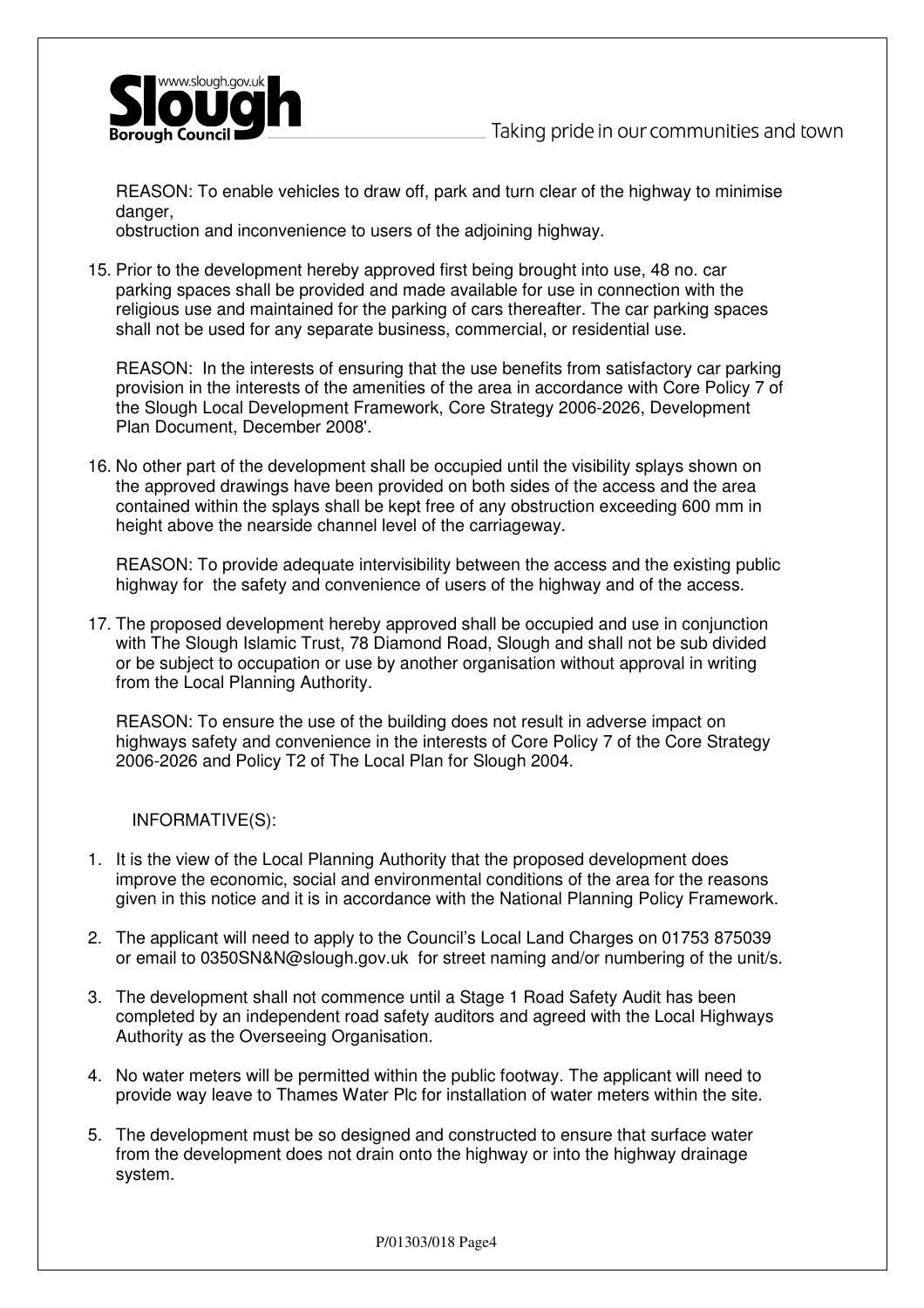

- 6. The applicant is advised that if it is intended to use soakaways as the method of dealing with the disposal of surface water then the permission of the Environment Agency will be necessary.
- 7. The permission hereby granted shall not be construed as authority to obstruct the public highway by the erection of scaffolding, hoarding, skip or any other device or apparatus for which a licence must be sought from the Highway Authority.
- 8. The applicant must apply to the Highway Authority for the implementation of the works in the existing highway. The council at the expense of the applicant will carry out the required works.
- 9. The applicant will need to take the appropriate protective measures to ensure the highway and statutory undertakers apparatus are not damaged during the construction of the new unit/s.
- 10. Prior to commencing works the applicant will need to enter into a Minor Highway Works Agreement with Slough Borough Council for the implementation of the works in the highway works schedule. The applicant should be made aware that commuted sums will be payable under this agreement for any requirements that burden the highway authority with additional future maintenance costs.

## Informatives

The applicant is hereby informed that commencing development without first having complied with any pre-commencement conditions as set out in this decision notice may mean that the decision notice will expire and render the development to be unlawful.

This notice DOES NOT convey any consent that you may require for Building Regulations. If you are unsure whether you need Building Regulations approval and before you start any work please contact Building Control Services independently on (01753) 875810 to check whether they require an application.

Your attention is drawn to the attached notes.

This approval does not convey any approval or consent under the Building Regulations or any enactment other than the Town and Country Planning Act 1990.

Daniel Ray On behalf of Service Lead for Planning & Transport

DEC1fxxaci

P/01303/018 Page5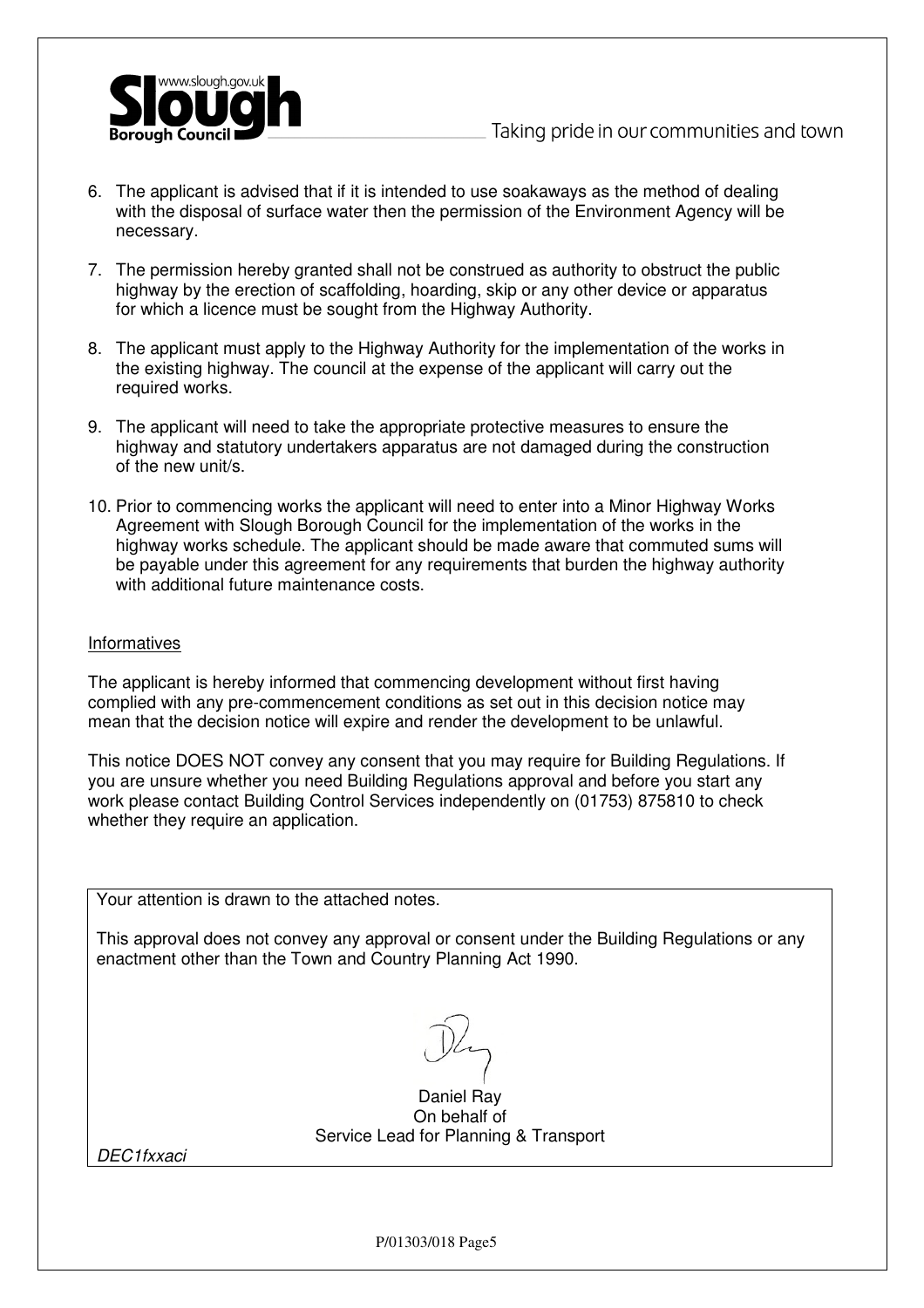



Rights of Applicants Aggrieved by Decision of Local Planning Authority

- 1. If you are aggrieved by the decision of the local planning authority to refuse permission for the proposed development, or to grant it subject to conditions, then you can appeal to the Secretary of State under Section 78 of the Town and Country Planning Act 1990, within six months of the date of this notice. (Appeals must be made on a form which is obtainable from The Planning Inspectorate at Temple Quay House, 2 The Square, Temple Quay, Bristol, BS1 6PN or online at www.planningportal.gov.uk/pcs). The Secretary of State has power to allow a longer period for the giving of a notice of appeal but he/she will not normally be prepared to exercise this power unless there are special circumstance which excuse the delay in giving notice of appeal. The Secretary of State is not required to entertain an appeal if it appears to him/her that permission for the proposed development could not have been granted by the local planning authority, or could not have been so granted otherwise than subject to the conditions imposed by them, having regard to the statutory requirements, to the provisions of the development order, and to any directions given under the order.
- 2. If permission to develop land is refused or granted subject to conditions, whether by the local planning authority or by the Secretary of State for the Environment, and the owner of the land claims that the land has become incapable of reasonable beneficial use in its existing state and cannot be rendered capable of reasonably beneficial use by the carrying out of any development which has been or would be permitted, he/she may serve on the Council of the Borough in which the land is situated, a purchase notice requiring that Council to purchase his interest in the land in accordance with the provisions of Part VI of the Town and Country Planning Act 1990.
- 3. In certain circumstances, a claim may be made against the local planning authority for compensation, where permission is refused or granted subject to conditions by the Secretary of State on appeal or on a reference of the application to him/her. The circumstances in which such compensation is payable are set out in Section 157 of the Town and Country Planning Act 1990.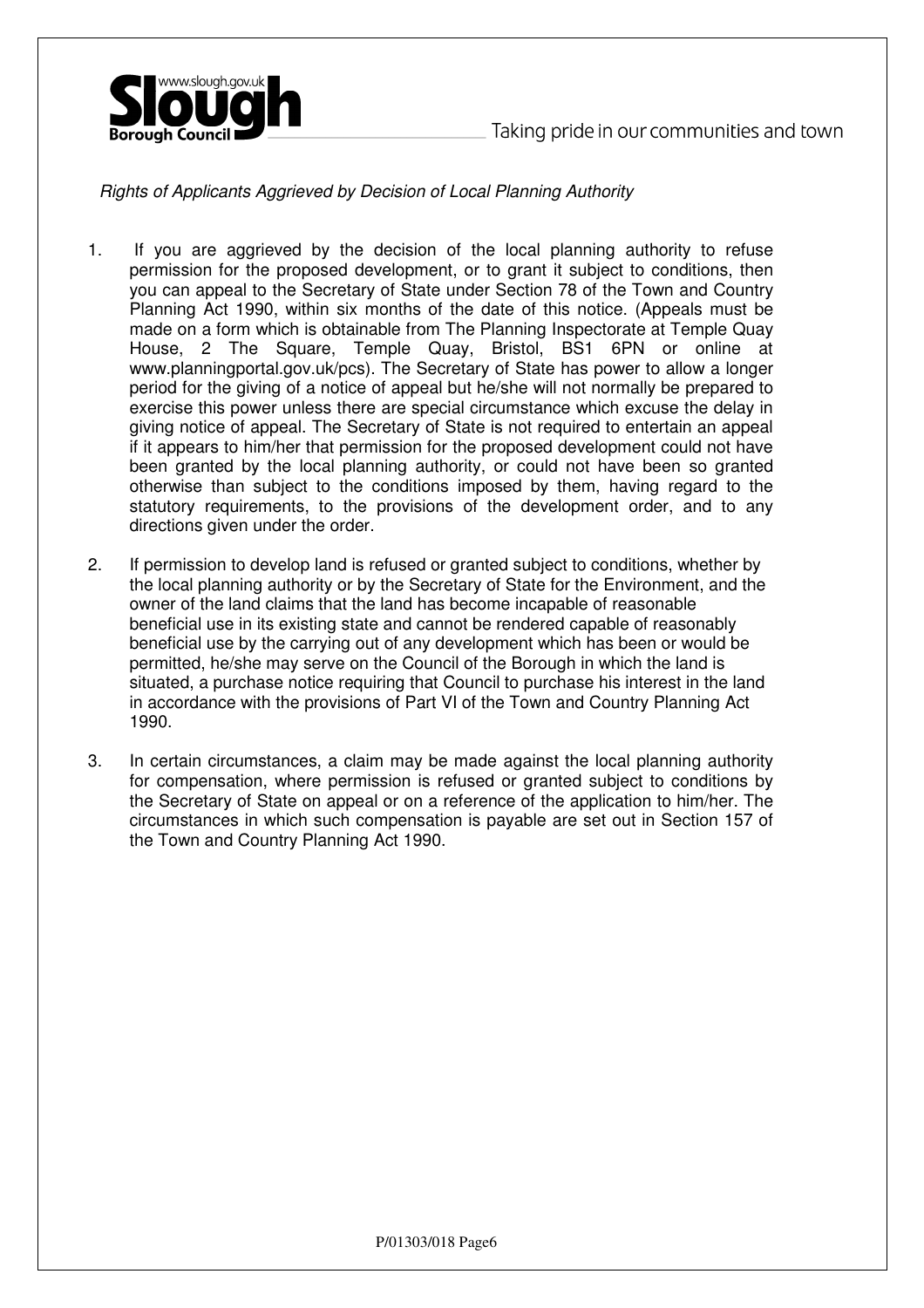| <b>Registration Date:</b> | 28-Jan-2021                                                                                                                                                                                                                                                                                                                                                                | <b>Application No:</b>   | P/01303/018   |
|---------------------------|----------------------------------------------------------------------------------------------------------------------------------------------------------------------------------------------------------------------------------------------------------------------------------------------------------------------------------------------------------------------------|--------------------------|---------------|
| Officer:                  | Alex Harrison                                                                                                                                                                                                                                                                                                                                                              | Ward:                    | Central       |
| Applicant:                | Mr. M Afzal, Slough Islamic<br>Trust                                                                                                                                                                                                                                                                                                                                       | <b>Application Type:</b> | Major         |
|                           |                                                                                                                                                                                                                                                                                                                                                                            | 13 Week Date:            | 29 April 2021 |
| Agent:                    | Mr. Robert Farr, Lines and Squares Ltd 107, Lansdowne Avenue,<br>Stockwell, London, SW8 2PD                                                                                                                                                                                                                                                                                |                          |               |
| Location:                 | 79-83, Uxbridge Road, Slough, SL1 1SG                                                                                                                                                                                                                                                                                                                                      |                          |               |
| Proposal:                 | Redevelopment of former Car Wash to provided a new building up to 4<br>storeys in height with additional accommodation in roof all to be used as<br>a learning and non-residential institution, for, or in connection with,<br>public worship or religious instruction (F1.f Use Class) with associated<br>car parking to be used in conjunction with Diamond Road Mosque. |                          |               |

**Recommendation:** Delegate to Planning Manager for Approval Subject to conditions

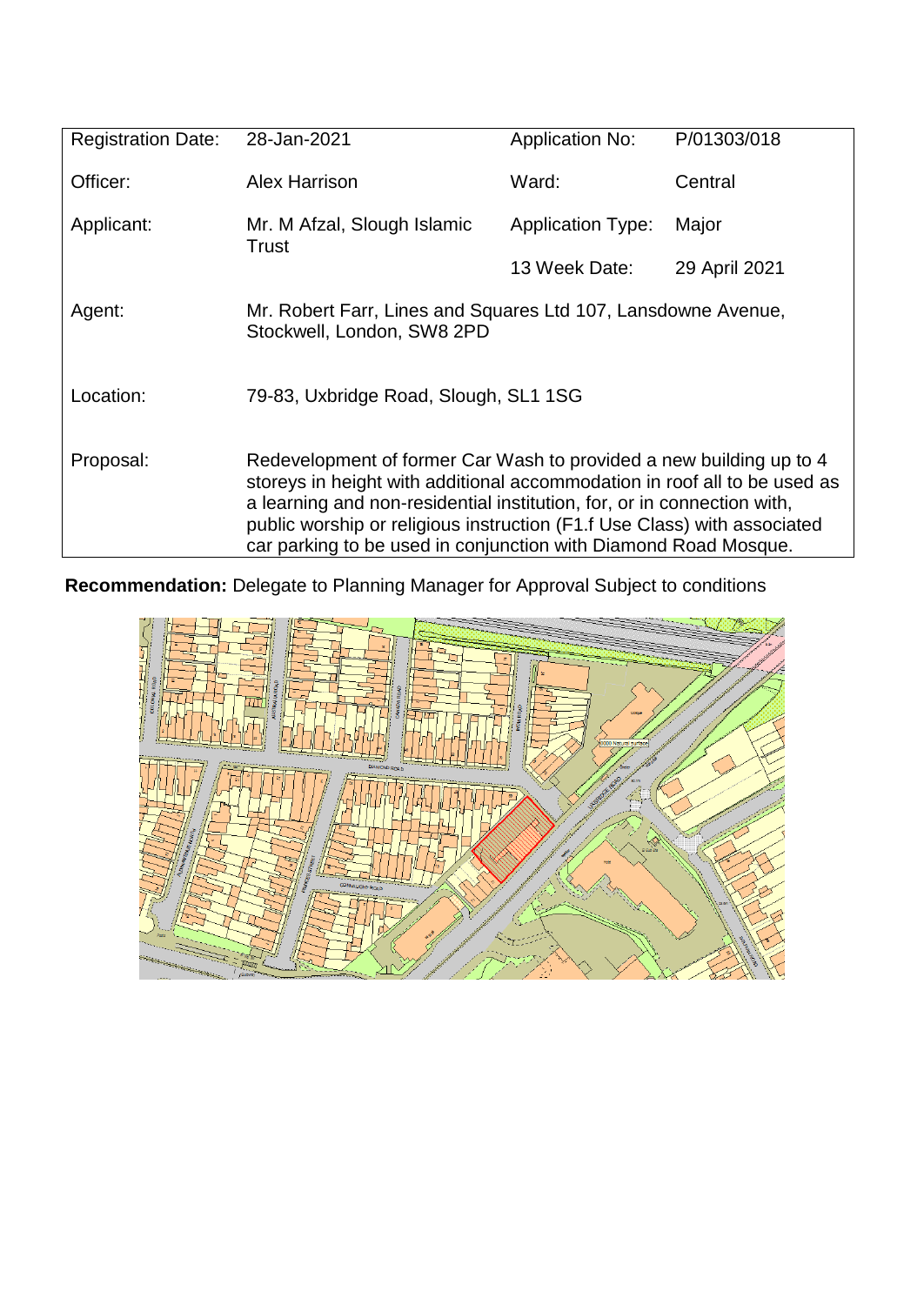# **P/01303/002 – 79-83, Uxbridge Road, Slough, SL1 1SG**

# **1.0 SUMMARY OF RECOMMENDATION**

- 1.1 Under the current constitution this application is being brought to Committee for decision as the application is for major development.
- 1.2 Having considered the relevant policies set out below, the representations received from all consultees and neighbouring residents, as well as all other relevant material considerations, it is recommended that the application be approved subject to conditions.

# PART A: BACKGROUND

# **2.0 Proposal**

- 2.1 Planning permission is sought for the redevelopment of the site to provide a 3/4 storey bulding fronting Uxbrdge Road that would provide 'support services' for the Slough Islamic Trust mosque. The accommodation will consist of 4 classrooms and two larger communal teaching spaces, ancillary breakout spaces and other facilities such as toilets and a small kitchenette. It anticipated that the classrooms will be used by between 6 and 12 people with up to 18 people in the larger communal teaching spaces some, the estimated numbers of people in the building being around 80 people at any one time.
- 2.2 From the Uxbridge Road frontage the building reads as a 2-3 storey structure however given the site levels the Diamond Road frontage will see it as a 4 storey building. The lower ground and ground floor are proposed to provide parking with 46 spaces provided in total. The parking will provide overflow spaces for the mosque. Access is to be gained from Diamond Road and egress will be made onto Uxbridge Road.
- 2.3 The building will be faced with brickwork on the elevations and the roof covering will be zinc.
- 2.4 Following discussions with the applicant it has been advised that the mosque is used more greatly than it used to be and notable there is an increased requirement for funerals which has resulted in compromised space for the education aspect of the mosque and the proposal will provide that facility.

# **3.0 Application Site**

- 3.1 The application site is an area of previously developed land which is currently vacant and last operated as a car wash. The site is located on Uxbridge Road in Slough, one of the main routes running into the centre of the town.Access can be gained to the site via Uxbridge Road and also at the end of Diamond Road to the west of the site.
- 3.2 The site slopes from southeast to northwest and land levels are established with two principal flat areas stepped with a retaining wall and sloped vehicles access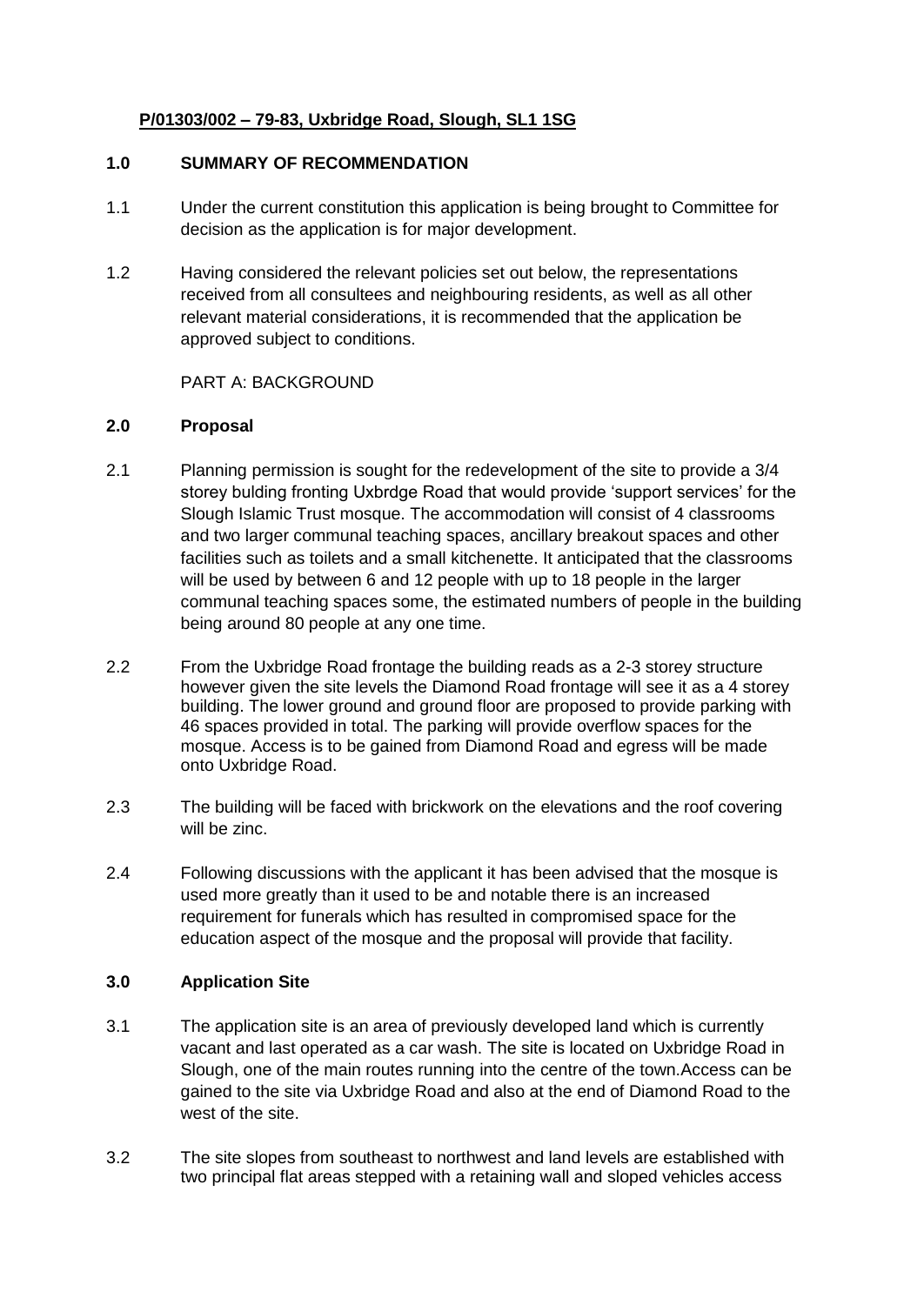either side. The site is unused currently and has structures relating to its last use as car park on it.

3.3 The wider character of the area is relatively mixed. The predominant use is residential with established housing to the east but there are also services such as retail units, a supermarket and hotel nearby also. The mosque, to which this application is associated with, is to the immediate northeast of the site.

# **4.0 Site History**

4.1 The following accounts for the planning history of the site:

## 4.2 P/01303/017

Retention of hand car wash and valeting (sui generis) with associated buildings and access. Never formally registered

## 4.3 P/01303/016

Change of use to hand car wash and valeting (Use Class Sui Generis). Erection of fabric canopy for car washing and valeting and portable cabin for office and waiting area. Refused 18/02/2018

## 4.4 P/01303/015

Lawful development certificate for the use of the site as a car park. Approved 01/07/2017

## 4.5 P/01303/014

Change of use to hand car wash and valeting (Use Class Sui Generis). Erection of fabric canopy for car washing and valeting and portable cabin for office and waiting area Approved 18/07/2017

## 4.6 P/01303/013

Erection of a three / four storey block comprising mosque office and storage at loft level, 12 no two bedroomed flats, 1 no. One bedroom and student accommodation (7 no. Rooms plus communal facilities) at first and second floor level, 2 retail units security office and 17 no. Parking spaces and cycle parking at ground floor level, 25 no. Parking spaces (including 1 disabled), retail service bay, refuse storage and cycle parking at basement level and ramped access between Parking levels with storage space under, and limited vehicular egress on to uxbridge road.

Approved 30/09/2010

# 4.7 P/01303/012

Erection of part four storey/ part two storey block comprising 8no. Two bedroom flats and 6no. One bedroom flats, 3 retail units together with parking for 25 cars at lower ground floor level and limited vehicular egress onto Uxbridge road. Approved 15/11/2005

## 4.8 P/01303/011

Erection of part four storey/ part three storey block comprising 10 no. Two bedroom flats and 5 no. One bedroom, 3 no. Retail units and underground parking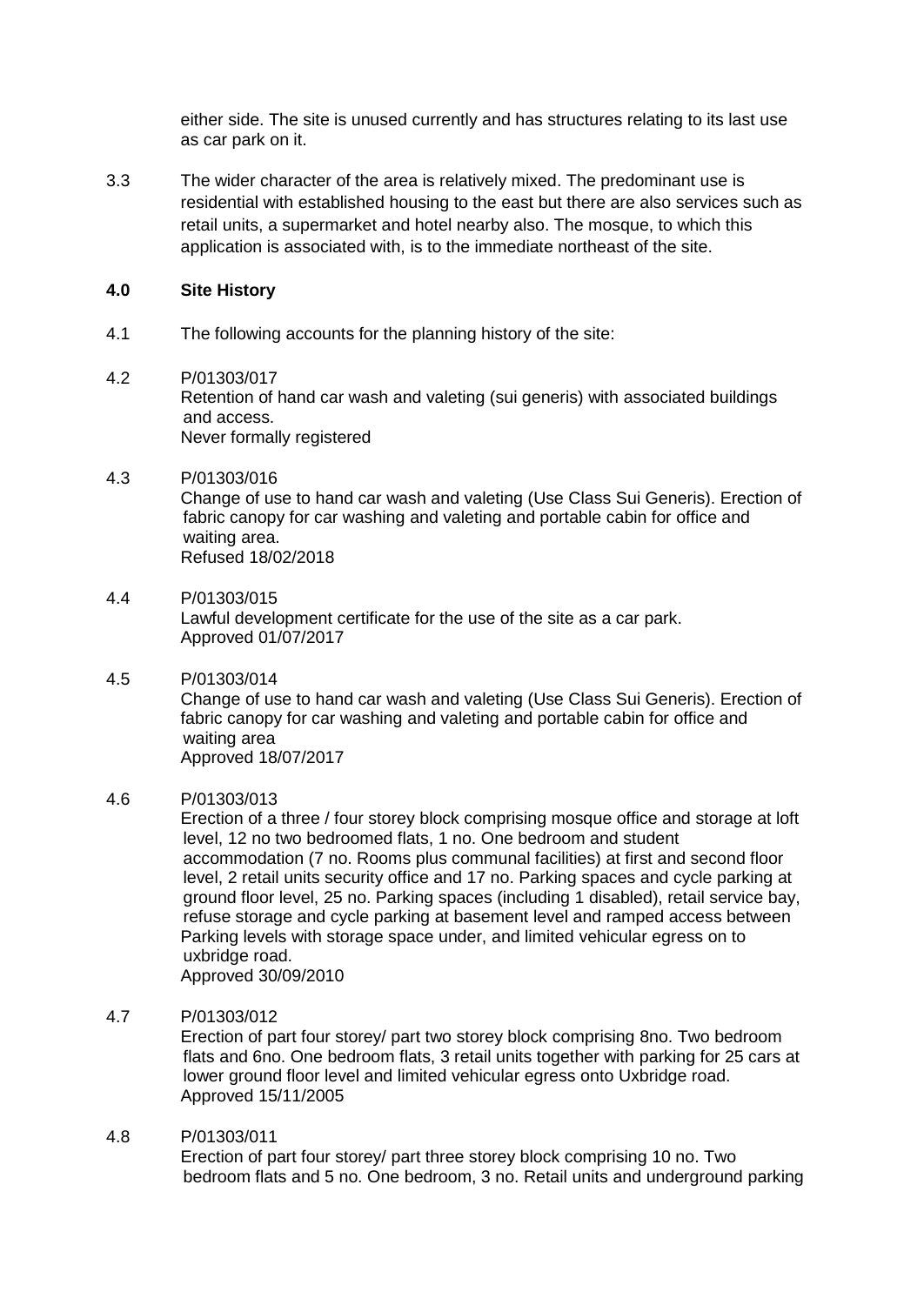for 25 no. Cars **Withdrawn** 

- 4.9 P/01303/009 Change of use from petrol filling station to sale of second hand tyres and tyre fitting Approved 30/05/1996
- **5.0** Neighbour Notification
- 5.1 In accordance with Article 15 of The Town and Country Planning (Development Management Procedure) (England) Order 2015 (as amended) a site notice was displayed outside the site on 02/02/21. The application was advertised as a major application in the The Slough Express
- 5.2 26 letters of objection were received, with 1 letter subsequently being withdrawn. The planning objections raised are summarized as follows:
	- Significant parking problems in the area that will be made worse.
	- Additional traffic will cause congestion on nearby streets and affecting nearby shops.
	- There is no need to expand the mosque.
	- Will lead to increased population in the area.
	- Overlooking to 1 India Road and the general area
	- Noise pollution from activities and vehicles.
	- The building is out of character with the area and overly tall.
	- No clarification of opening hours are a concern
	- No details of how waste will be managed.
	- No details of how foul sewage will be dealt with.
	- Use of the building will not be available for the whole community.
- 5.3 I addition, 3 letters of support have been received raising the following points:
	- Will provide a useful facility
	- Additional parking will help the area
	- The design will blend well with its surroundings.

## **6.0 Consultations**

## 6.1 Transport and Highways

Following the receipt of additional information:

## **Vehicular Access**

It is proposed to provide access via Diamond Road utilising the existing crossover. A one-way system is proposed, with vehicles exiting onto Uxbridge Road via the retention of an existing access with Uxbridge Road. It is proposed no vehicles will enter the site from Uxbridge Road.

At the request of SBC Highways and Transport, the applicant has provided Drawing No.SP01-Rev-A which demonstrates the kerb alignment for the proposed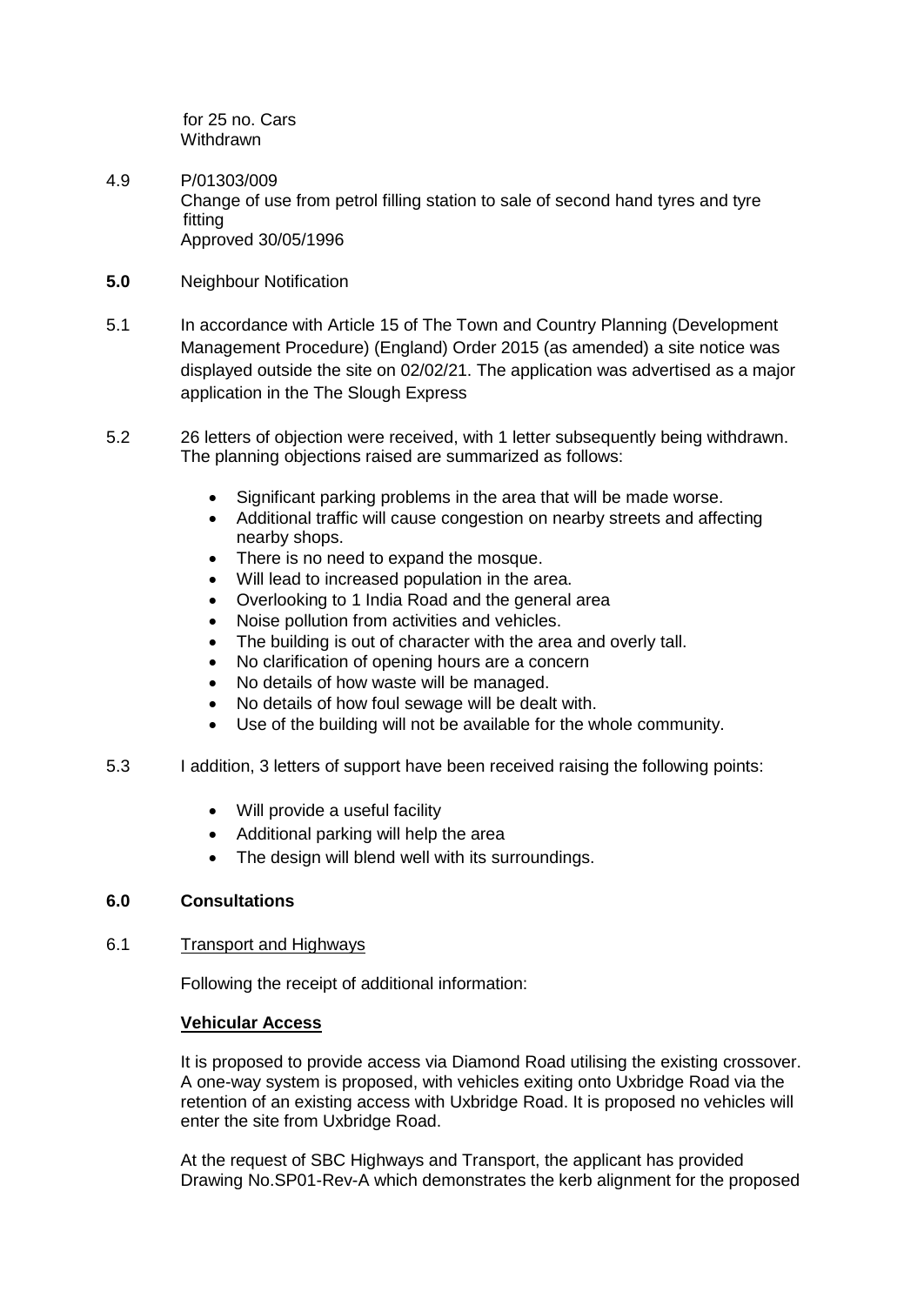access will prevent cars entering the site from the Uxbridge Road. The applicant should provide details of signage directing vehicles to turn left when departing the site at detailed design stage, which should be provided in accordance with the TSRGD.

Drawing No. SK-03-Rev-A demonstrates that a visibility splay of 2.4 metres x 40 metres is available looking to the right along the Uxbridge Road from the existing site access junction. The visibility splay of 2.4m x 40m is appropriate for vehicle speeds of 29mph. It is understood that this existing site access currently serves as both as ingress/egress for the existing site and there is no recorded accident problem associated with vehicles exiting the site using the existing level of visibility from the access.

The applicant's transport consultant has stated that if the setback distance is reduced to 2m, then emerging drivers would have full visibility to the A412 Uxbridge Road / A4 Wellington Street Roundabout. No plan has been provided which demonstrates this level of visibility is available.

It has been agreed that a Stage 1 Road Safety Audit for the proposed access and layout will be completed post determination, with the audit completed in accordance with DMRB GG119. The audit will be completed by an independent safety auditor.

The proposed access arrangement removes traffic entering the site from Uxbridge Road and removes the possibility of vehicles queueing on the Uxbridge Road to enter the site, which is considered an improvement compared to the existing situation.

Therefore SBC Highways and Transport have no objection to the proposed vehicular access arrangements for the proposed development.

# **Pedestrian Access**

The existing pedestrian provision on Diamond Road will be retained, with no changes to the footways or pedestrian ramp to Uxbridge Road.

It has been demonstrated that pedestrian visibility splays of 2.4m x 2.4m can be provided from the proposed vehicular access for the site.

## **Access by Sustainable Travel Modes**

The site benefits from a reasonable level of accessibility by sustainable travel modes. The nearest bus stop to the site is the northbound bus stop on the Uxbridge Road which is approximately 70m from the site. Slough Railway Station is approximately 1100m (14 minutes' walk) from the site.

## **Trip Generation and Traffic Impact**

The Transport Consultant (Cotswold Transport Planning) has provided a calculation of the trip generation for the site's previous use as a hand car wash to understand the net impact of the site's redevelopment on trip generation. The calculation is based on survey data of similar hand car wash sites from TRICS, the national trip generation database. It is estimated that the existing hand car wash generated 7 two-way vehicle trips during the AM Peak Hour and 15 two-way trips during the PM Peak Hour and 244 two-way trips during a 12-hour day (0700 –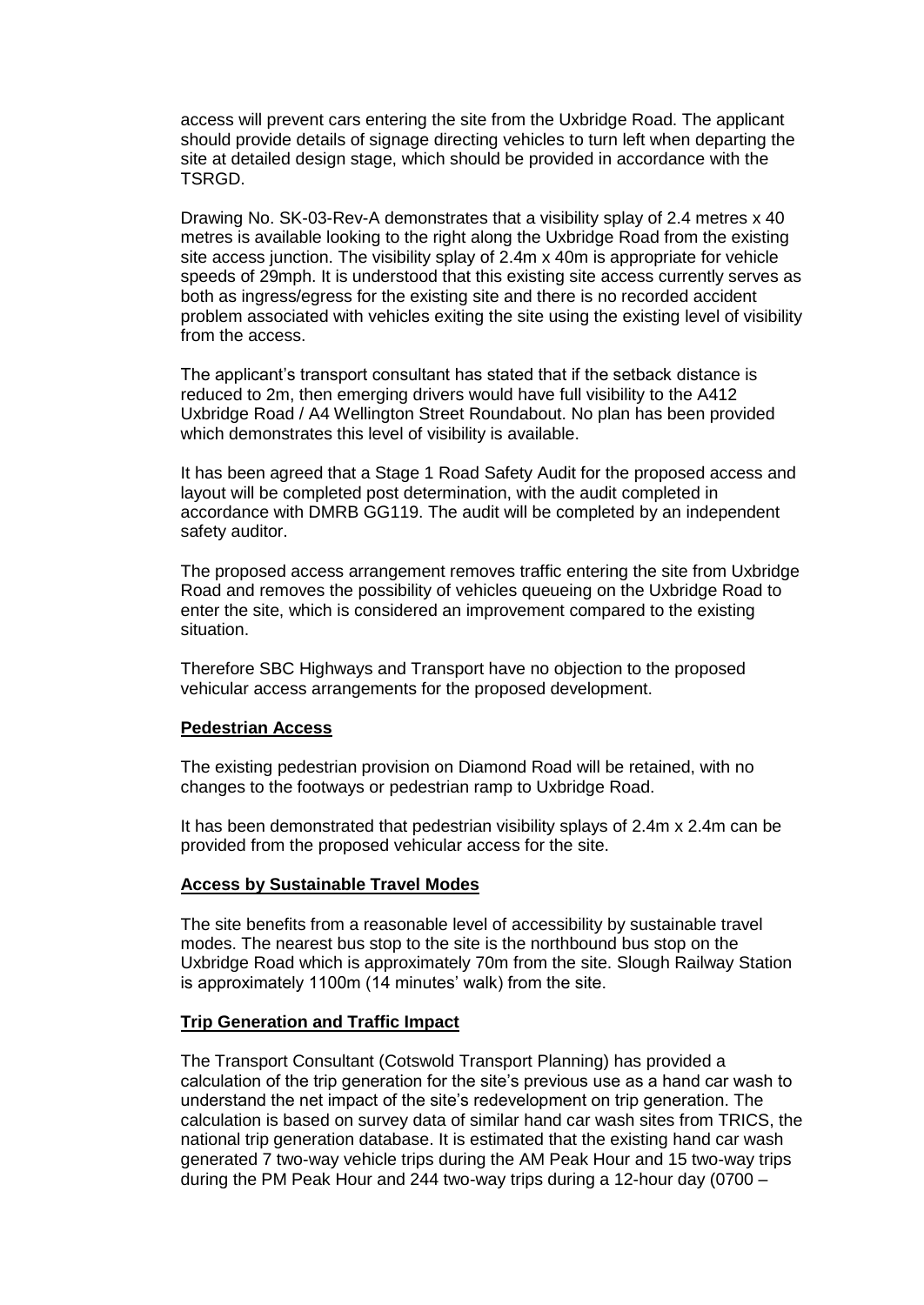1900).

The Transport Statement states that the proposed building will be occupied by 40 users of the teaching facility. It is assumed that 25% of users will travel by non-car modes, which would equate to 10 trips, while the remaining 30 users would travel by car, with 50% of users from the same families car sharing.

As a result, the TS concludes the site will generate 15 vehicle trips on weekday evenings when teaching will take place. This is based on 40 users during the evening and 25% of users travelling by non-car modes. The TS details that the proposed space could accommodate upto 80 users and that even if the building were 100% occupied, this would equate to 30 one-way vehicle trips during an evening of teaching. The facility is expected to generate fewer vehicle trips than the estimated 244 two-way vehicle trips generated by the existing hand car wash.

SBC Highways and Transport have no objection to the proposed development due to the site's vehicular trip generation or due to it's impact on highway capacity.

# **Layout**

At the request of SBC Highways and Transport it has been confirmed that the car park will have a minimum overhead clearance of 2.25m throughout the car park and a maximum ramp gradient of 1:13.

At the request of Highways and Transport, the transport consultant for the proposed development has provided swept path analysis using a large car measuring 5.1m long on Drawing CTP-20-467 SK01 and SK02 Rev D which demonstrate that a large car can ingress and egress the end parking spaces.

All car parking spaces bounded by a wall have been widened by 300mm to measure 2.7m x 4.8m to ensure space for car doors to be opened where they cannot be opened over an adjacent space.

SBC Highways and Transport have no objection to the parking layout for the proposed development.

## **Car Parking**

A total of 48 parking spaces are proposed to support the proposed development, with 24 spaces on the ground floor of the proposed car park and 24 parking spaces on the upper deck of the proposed car park. 3 of the proposed spaces will be designed to an accessible standard. The Mosque benefits from 25 existing parking spaces located behind the mosque and accessed from Diamond Road.

The proposed parking will offer overflow parking for the Diamond Road Mosque during peak periods of usage. Given the teaching activities already take place on site, the proposed facility and proposed parking are expected to relieve the existing parking pressures on Diamond Road.

## **Cycle Parking**

8 cycle stands will be provided providing parking for 16 cycles. SBC accept the proposed cycle parking provision.

## **Servicing and Refuse Collection**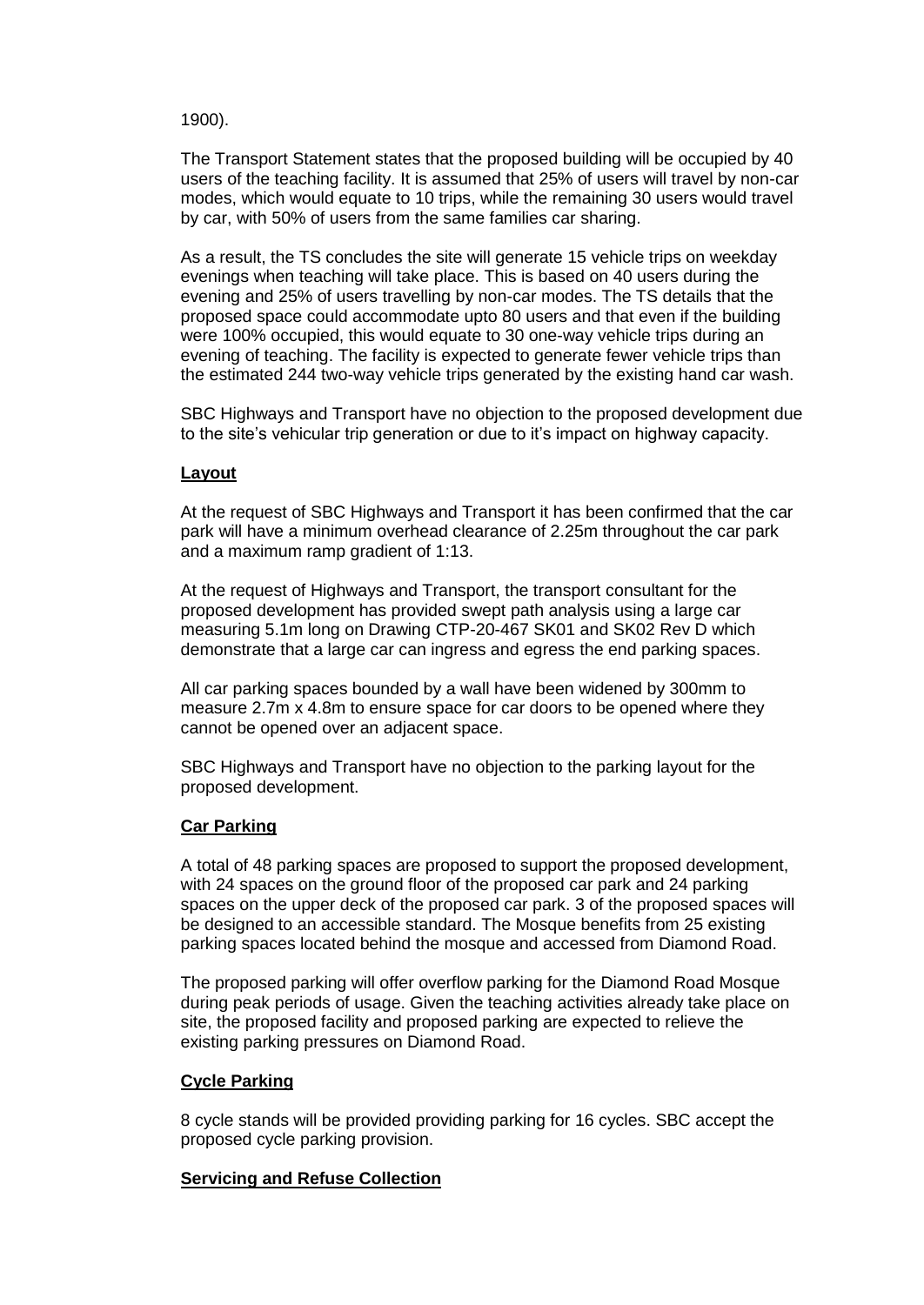At the request of SBC Highways and Transport, it has been confirmed that the bins would be sited on the lower level and there would be a maximum gradient of 1:40 in between the bin store and the road. SBC require the applicant to clarify the gradients between the bin store and kerbside collection point.

## **Summary and Conclusions**

Subject to the applicant providing the requested information to allay my concerns, I confirm that I have no objection to this application from a transport and highway perspective.

## 6.2 Thames Water

#### Waste Comments

With the information provided, Thames Water has been unable to determine the waste water infrastructure needs of this application. Thames Water has contacted the developer in an attempt to obtain this information and agree a position for FOUL WATER drainage, but have been unable to do so in the time available and as such, Thames Water request that the following condition be added to any planning permission. "No development shall be occupied until confirmation has been provided that either:- 1. Capacity exists off site to serve the development, or 2. A development and infrastructure phasing plan has been agreed with the Local Authority in consultation with Thames Water. Where a development and infrastructure phasing plan is agreed, no occupation shall take place other than in accordance with the agreed development and infrastructure phasing plan, or 3. All wastewater network upgrades required to accommodate the additional flows from the development have been completed. Reason - Network reinforcement works may be required to accommodate the proposed development. Any reinforcement works identified will be necessary in order to avoid sewage flooding and/or potential pollution incidents. The developer can request information to support the discharge of this condition by visiting the Thames Water website at thameswater.co.uk/preplanning. Should the Local Planning Authority consider the above recommendation inappropriate or are unable to include it in the decision notice, it is important that the Local Planning Authority liaises with Thames Water Development Planning Department (telephone 0203 577 9998) prior to the planning application approval.

## Water Comments

If you are planning on using mains water for construction purposes, it's important you let Thames Water know before you start using it, to avoid potential fines for improper usage. More information and how to apply can be found online at thameswater.co.uk/buildingwater.

The proposed development is located within 15m of our underground water assets and as such we would like the following informative attached to any approval granted. The proposed development is located within 15m of Thames Waters underground assets, as such the development could cause the assets to fail if appropriate measures are not taken. Please read our guide 'working near our assets' to ensure your workings are in line with the necessary processes you need to follow if you're considering working above or near our pipes or other structures. [https://developers.thameswater.co.uk/Developing-a-large-site/Planning-your](https://developers.thameswater.co.uk/Developing-a-large-site/Planning-your-development/Working-near-or-diverting-our-pipes)[development/Working-near-or-diverting-our-pipes.](https://developers.thameswater.co.uk/Developing-a-large-site/Planning-your-development/Working-near-or-diverting-our-pipes) Should you require further information please contact Thames Water. Email: [developer.services@thameswater.co.uk](mailto:developer.services@thameswater.co.uk)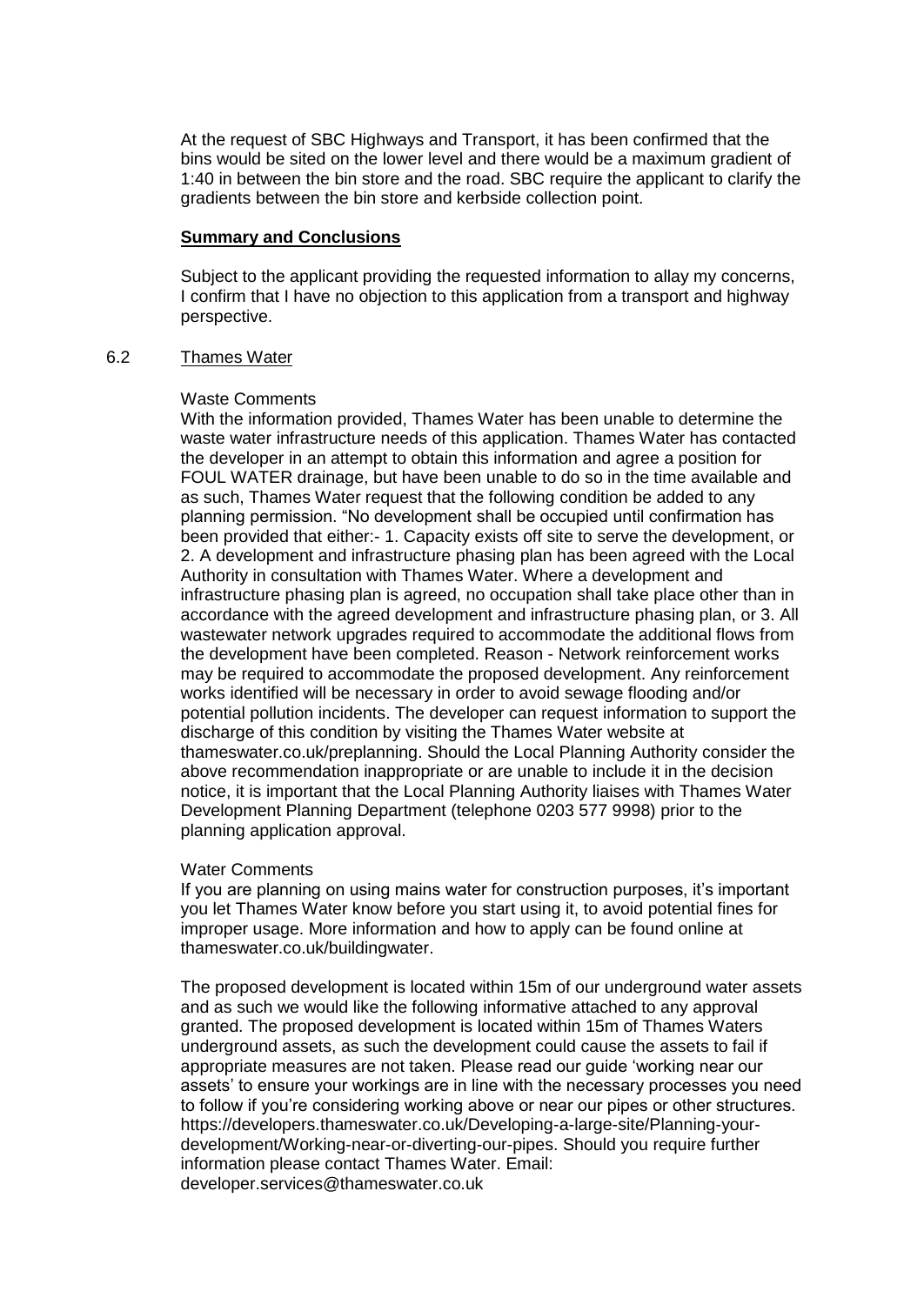On the basis of information provided, Thames Water would advise that with regard to water network and water treatment infrastructure capacity, we would not have any objection to the above planning application. Thames Water recommends the following informative be attached to this planning permission. Thames Water will aim to provide customers with a minimum pressure of 10m head (approx 1 bar) and a flow rate of 9 litres/minute at the point where it leaves Thames Waters pipes. The developer should take account of this minimum pressure in the design of the proposed development.

#### Supplementary Comments

We require confirmation on where the Foul Water discharge will connect to the network, and whether it will connect via gravity or pumped. Also, confirmation on whether Surface Water is intended to enter the public network and, if so, at what discharge rate?

#### 6.3 Contamination officer

No comments received to date.

#### 6.4 Environment Agency

We regret that Thames Area Sustainable Places is unable to provide a detailed response to this application at this time. We are currently only providing bespoke responses to the highest risk cases. The advice below constitutes our substantive response to the consultation under the terms of the Development Management Procedure Order 2015.

We have checked the environmental constraints for the location and have the following guidance:

The proposal is for/includes a learning and non-residential institution, for, or in connection with, public worship or religious instruction and the environmental risks in this area relate to :

- Groundwater Protection
- Other consents

## Groundwater Protection

If infiltration drainage is proposed then it must be demonstrated that it will not pose a risk to groundwater quality. We consider any infiltration SuDS greater than 3m below ground level to be a deep system and generally not acceptable. All infiltration SuDS require a minimum of 1m clearance between the base of the infiltration point and the peak seasonal groundwater levels. All need to meet the criteria set out in our [Groundwater Protection publication.](https://www.gov.uk/government/collections/groundwater-protection) In addition, they must not be constructed in ground affected by contamination.

## Other Consents

As you are aware we also have a regulatory role in issuing legally required consents, permits or licences for various activities. We have not assessed whether consent will be required under our regulatory role and therefore this letter does not indicate that permission will be given by the Environment Agency as a regulatory body.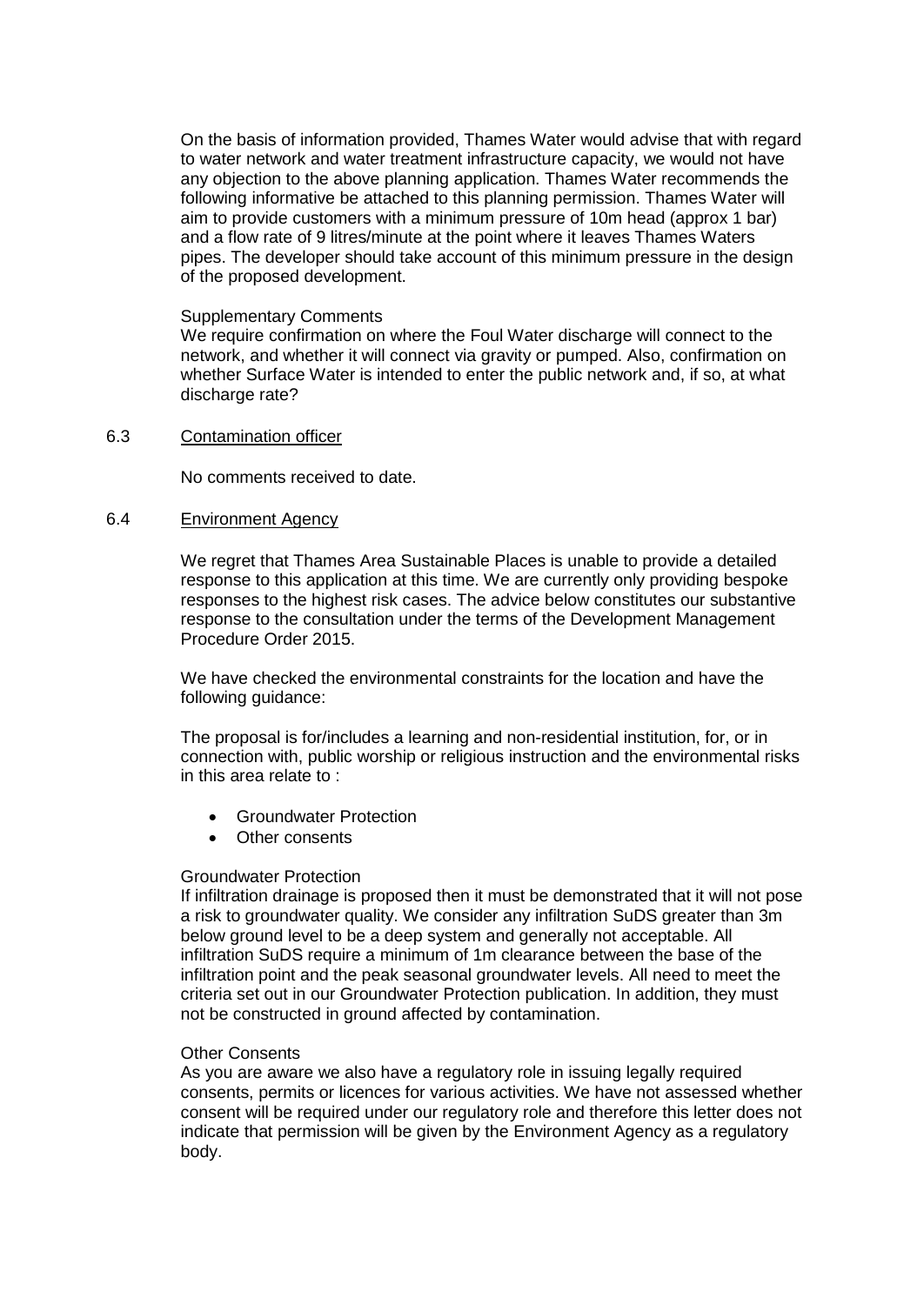# 6.5 Lead Local Flood Authority

We have reviewed the following information in relation to the above planning application:

• DRAINAGE DESIGN Version 1.0 RAB: 2689B23/03/2021

The submitted information addresses our requirements and we have no further comments.

# **7.0 Policy Background**

- 7.1 Slough Local Development Framework Core Strategy 2006-2026 Development Plan Document policies:
	- Core Policy 1 Spatial Strategy
	- Core Policy 6 Retail Leisure and Community Facilities
	- Core Policy 7 Transport
	- Core Policy 8 Sustainability and the Environment
	- Core Policy 9 Natural and Built Environment
	- Core Policy 10 Infrastructure
	- Core Policy 11 Social Cohesiveness
	- Core Policy 12 Community Safety

Local Plan for Slough March 2004 policies:

- EN1 Standard of Design
- EN3 Landscaping Requirements
- EN5 Design and Crime Prevention
- T2 Parking Restraint
- T8 Cycling Network and Facilities

# Slough Local Development Plan and the NPPF

Section 38(6) of the Planning and Compulsory Purchase Act 2004 requires that applications for planning permission are determined in accordance with the development plan unless material considerations indicate otherwise. Annex 1 to the National Planning Policy Framework advises that due weight should be given to relevant policies in existing plans according to their degree of consistency with the Framework (the closer the policies in the plan to the policies in the Framework, the greater the weight that may be given).

The revised version of the National Planning Policy Framework (NPPF) was published in July 2021. Planning Officers have considered the proposed development against the revised NPPF which has been used together with other material planning considerations to assess this planning application.

The NPPF states that decision-makers at every level should seek to approve applications for sustainable development where possible and planning law requires that applications for planning permission be determined in accordance with the development plan, unless material considerations indicate otherwise.

# 7.2 Slough Local Development Plan and the NPPF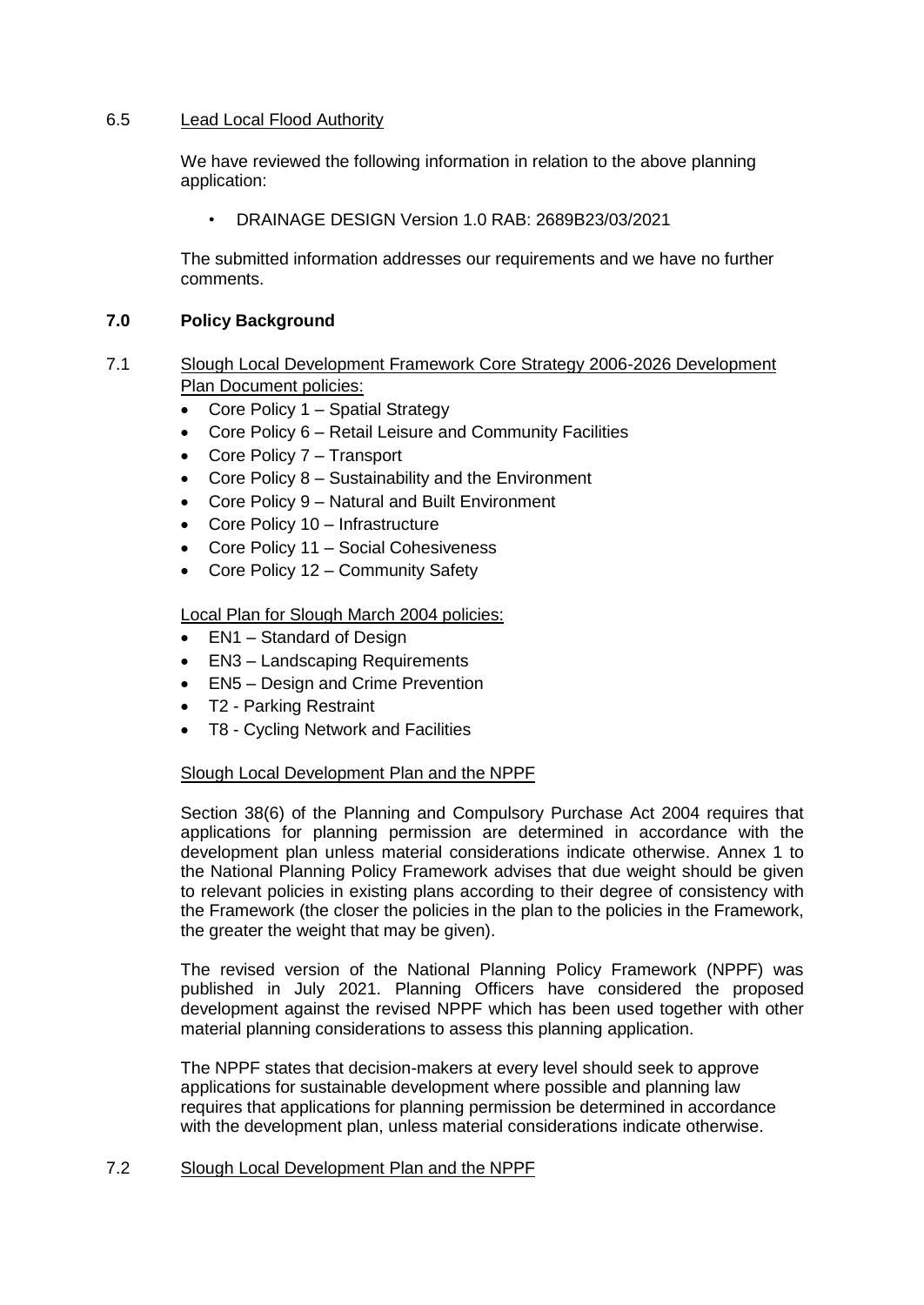Section 38(6) of the Planning and Compulsory Purchase Act 2004 requires that applications for planning permission are determined in accordance with the development plan unless material considerations indicate otherwise. Annex 1 to the National Planning Policy Framework advises that due weight should be given to relevant policies in existing plans according to their degree of consistency with the Framework (the closer the policies in the plan to the policies in the Framework, the greater the weight that may be given).

The revised version of the National Planning Policy Framework (NPPF) was published in July 2021. Planning Officers have considered the proposed development against the revised NPPF which has been used together with other material planning considerations to assess this planning application.

The NPPF states that decision-makers at every level should seek to approve applications for sustainable development where possible and planning law requires that applications for planning permission be determined in accordance with the development plan, unless material considerations indicate otherwise.

# **8.0 Planning Considerations**

- 8.1 The planning considerations for this proposal are:
	- Principle of the proposal
	- Design and impact on the character and appearance of the area
	- Impact on neighbouring amenity
	- Highways and transport
	- Contamination
	- Trees and ecology
	- Drainage Considerations

## **9.0 Principle of Development**

- 9.1 The revised NPPF, in general terms, supports the redevelopment of previously developed land and states, in para 119, that planning decisions should promote and effective use of land in meeting the need for homes and other uses.
- 9.2 Core Policy 6 of the Core Strategy only addresses community facilities in respect of their retention rather than provision. The pre-amble to the policy states that the provision of new community facilities to meet local needs will be encouraged.
- 9.3 The application site is in a relatively central location and has been vacant for a relatively long period. Its previous use as a car wash was granted temporary consent but was not considered acceptable in planning terms to be granted permanently.
- 9.4 Objection was received over the extent of the community that would benefit from the proposal. As stated above the applicant has advised that the proposal is required to re-provide the education aspect of the religion. Management of the building would be with the applicant and it would appear that the facility would be used by the Islamic Trust community rather than the wider community. In planning terms there is no requirement that a community facility is available for all, and likewise, there is nothing to say that a community proposal that is for the benefit of a particular group is unacceptable.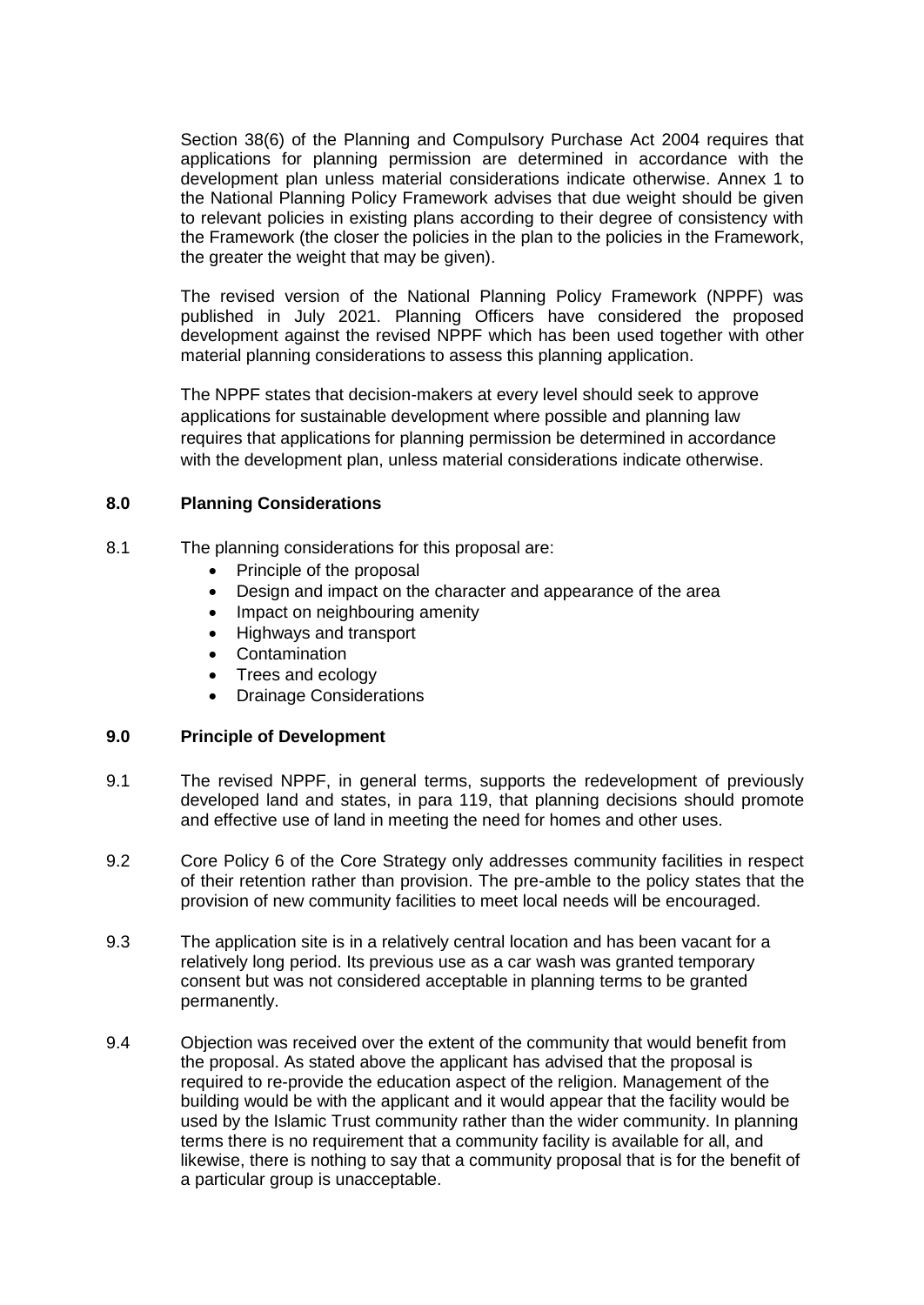9.5 The redevelopment proposal in this application will result in a permanent use for the site and is one that, in principle terms, can be supported by planning policies. However the overall principle of development is dependent on the detailed considerations to come in this report.

# **10.0 Design and Impact on Appearance and Character of the area**

- 10.1 Policy EN1 of the Local Plan outlines that development proposals are required to reflect a high standard of design and must be compatible with and/or improve their surroundings in terms of scale, height, massing, layout, siting, building form and design, architectural style, materials, access points, visual impact, relationship to nearby properties, relationship to mature trees, and relationship to water course. Poor designs which are not in keeping with their surroundings and schemes that overdevelop the site will not be permitted.
- 10.2 Core Strategy Policy 8 states that all development in the borough shall be sustainable, of a high quality design, improve the quality of the environment and address the impact of climate change. Core Policy 8 outlines:

## *'All development will:*

- *a) Be of a high quality design that is practical, attractive, safe, accessible and adaptable;*
- *b) Respect its location and surroundings;*
- *c) Provide appropriate public space, amenity space and landscaping as an integral part of the design; and*
- *d) Be in accordance with the Spatial Strategy in terms of its height, scale, massing and architectural style.'*
- 10.3 The building is proposed as a 3 storey structure when viewed from Uxbridge Road. The design from this perspective shows a balanced design with a commercial/civic character to it in respect of window spacing and detailing. From the rear the building reads as a four storey structure to accommodate the land levels although the access ramp screens the lower floor parking area. The design of the building proposes windows on the site elevations ensuring there are no blank elevations and the design incorporates false windows where there may be amenity impacts to provide visual interest.
- 10.4 The scale of the building is higher than the general scale of dwellings to the west of the site however it has a comparable scale to the existing building to the southeast, on the other side of Uxbridge Road, this building houses the Premier Inn and is 4 storeys in height which would make it higher than this scheme when viewed from Uxbridge Road. The form of the proposal is also comparable to this adjacent building and means that it should sit comfortably in the street scene. The propose building would also sit comfortably next to the existing buildings on the same side of Uxbridge Road. It is noted that these are two storey but the varying scales means that the proposal will not be out of character.
- 10.5 The proposal will sit higher than the existing dwellings to the west of the site as there are predominantly two storey. It would have a visual relationship with the dwellings on Diamond Road however this would be limited to the southeastern end of the road at which point the character transitions away from terraced residential to a more open and mixed character. The building would also be visible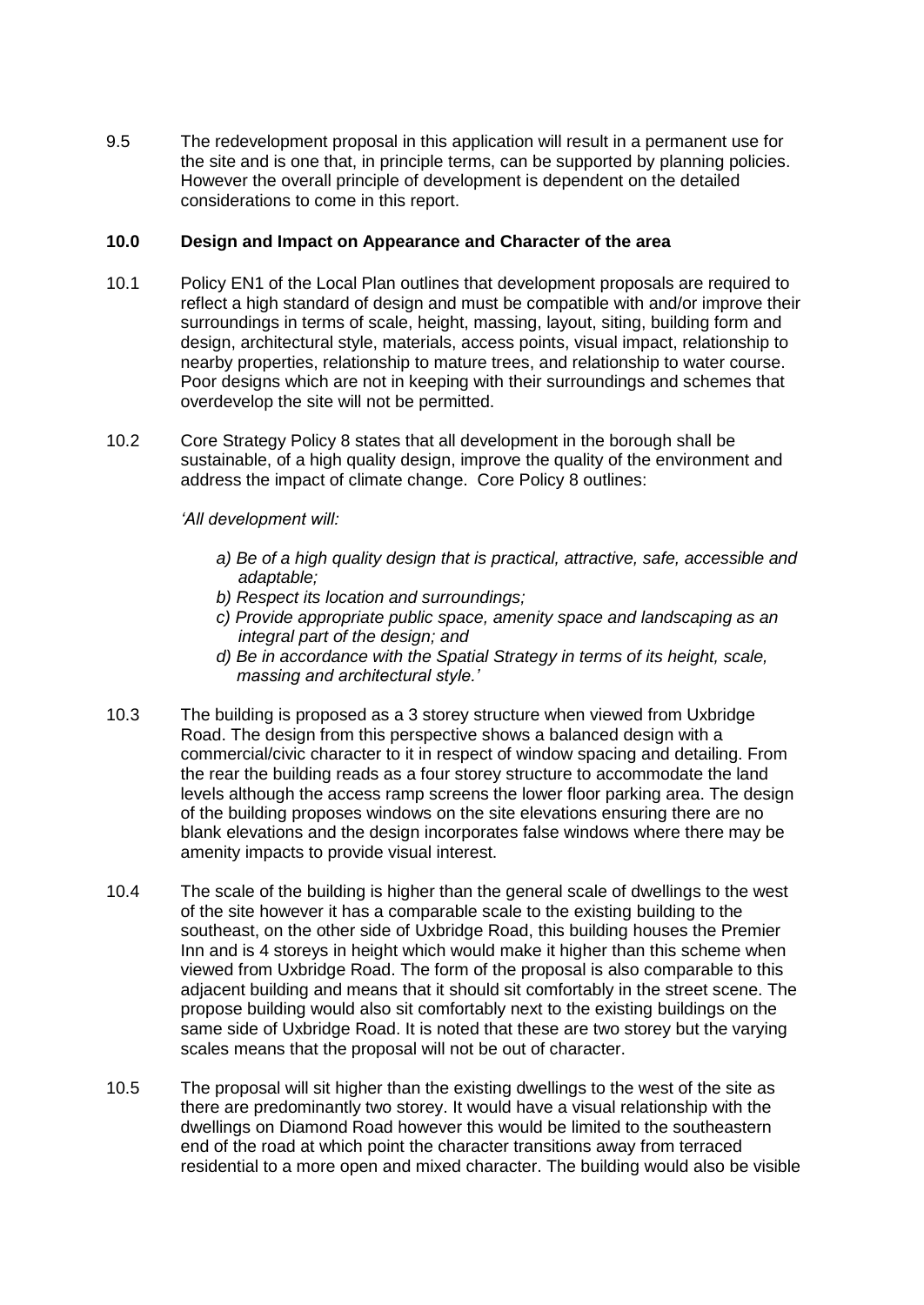from the public realm areas of Connaught Road but, again, this would be at a point where the character is mixed and other 3 storey buildings are prominent. As a result the building would not look out of character.

- 10.6 In principle the proposed materials pallete is considered acceptable, approval of specific details is proposed to be secured by condition. The redevelopment of the site will amount to an enhancement of the built form in this area. The site has, to date, had a temporary character to it and the redevelopment will establish permanent built form which will improve the urban character of the area.
- 10.6 On the basis of the considerations above, it is considered that the proposed development will accord with policies EN1 of the Local Plan and CP8 of the Core Strategy and the requirements of the NPPF 2019.

## **11.0 Impact on neighbouring amenity**

- 11.1 Policy CP8 of the Core Strategy requires that the design of all new development should respect the amenities of adjoining occupiers. The proposed development does not include any extensions to the building or any additional openings. The replacement of external cladding will have no harmful impact on the amenities of neighbouring occupiers and the proposed development is therefore considered to comply with policy CP8 of the Core Strategy and the requirements of the NPPF 2019.
- 11.2 The building is a 3/4 storey structure and will increase the prominence of built form on the site. The existing residential community is located to the northwest of the application site.
- 11.3 Objection has been received on the grounds of overlooking and loss for privacy to specifically, 1 India Road and more generally to the wider area. The layout of the proposal is such that there will be windows on the second and third floor that face northeast, towards residential units on Diamond Road, namely 59-69 Diamond Road. The nature of the proposed use is such that there would not be the type of perceived impact that would be associated with a residential use however the arrangement of windows are such that there would be a perception of overlooking to the immediate neighbours. It is noted that a landscape screen is proposed on the common boundary with these properties but the scale of the building is such that it is unlikely to provide a suitable screen that would remove overlooking impacts.
- 11.4 It is considered that the concerns raised above can be addressed through requiring the relevant windows to be installed with obscure glazing which would remove the ability to overlook to the rear.
- 11.5 Taking account of the adjacent land uses it is considered that there would not be any overlooking impacts from the front elevation or either side elevation. Having regard to the location of the site and its relationship with 1 India Road, it is considered that this property is not immediately adjacent to the site and is at such a distance from the site that there would be no direct overlooking impact that would cause a significant adverse impact.
- 11.6 The siting of the proposed building is such that there is not considered to be any overbearing impact on neighboring residents due to offset nature of dwelling layouts and the distances to these sites.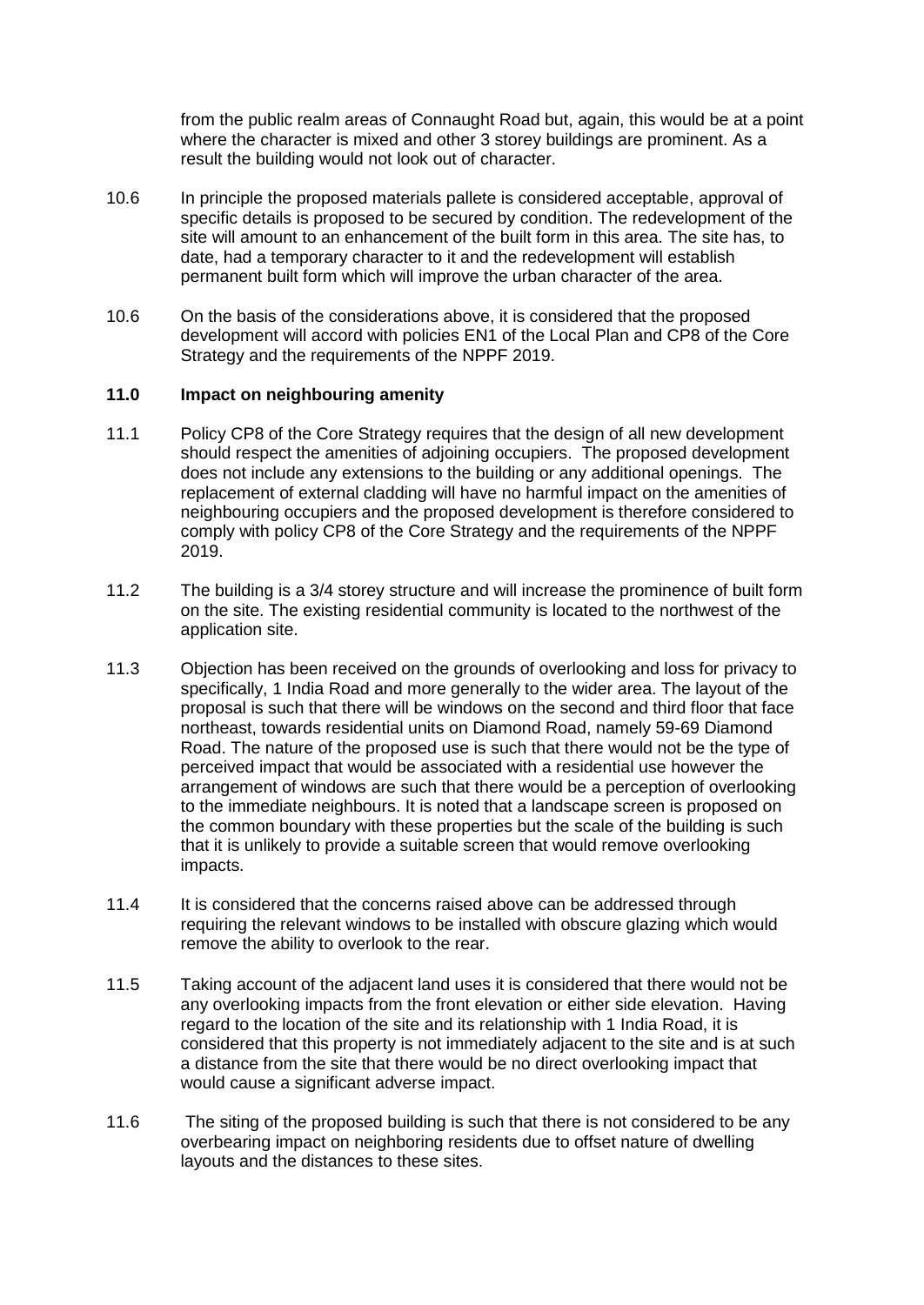- 11.7 Objections are received on the grounds of increased noise impacts from the use. As stated above the proposed development is required to accommodate the existing users of the mosque and as a result there is no concern over noise impacts from any increased number of people. In respect of noise from the exiting use, the application cannot be used to address pre-existing matters on the other site. Therefore consideration is limited to noise impact resulting from activities associated with the proposed building itself. The proposed uses as outlined in the report are not the type that would be associated with excessive noise impacts and therefore there are no concerns with this impact as a result.
- 11.8 Related to this point, objection was also raised over the lack of clarity over the opening hours from the proposal. It is considered that this is a justified concern and with the building being located at the edge of a residential area, inappropriate opening hours can potentially have an adverse impact on amenity. As a result it is considered reasonable to limit operating hours in the interests of neighbouring amenity and the recommendation includes a condition that limits operating hours to between 0800-2200 daily.
- 11.9 As a result of the above assessment, the proposal is considered to be acceptable in light of Core Policy 8 of the Local Development Framework Core Strategy and Policies EN1 and EN2 of the Adopted Local Plan.

# **12.0 Highways and Parking**

- 12.1 The National Planning Policy Framework states that planning should seek to development is located where the need to travel will be minimised and the use of sustainable transport modes can be maximised. Development should be located and designed where practical to create safe and secure layouts which minimise conflicts between traffic and pedestrians. Where appropriate local parking standards should be applied to secure appropriate levels of parking. This is reflected in Core Policy 7 and Local Plan PoliciesT2 and T8. Paragraph 32 of the National Planning Policy Framework states that 'Development should only be prevented or refused on transport grounds where the residual cumulative impacts of development are severe'.
- 12.2 The application process has required the applicant to provide additional information in relation to highways impacts. The initial concerns related to the use of the existing access onto Uxbridge Road as part of the scheme as there were concerns with vehicle speeds on this road and visibility achieved at the access for people leaving the site. Following the submission of the additional information it was confirmed that there were no highways objections to the scheme.
- 12.3 In respect of parking the scheme provides 46 parking spaces which is considered to be acceptable. Significantly the parking provision will be able to be used by worshippers at the mosque which should ease parking pressures on the surrounding residential streets. The objections on parking grounds are noted but as the proposal is a building to accommodate existing users of the mosque there is no significant increase in vehicle numbers associated with the mosque there should be a reduction in any parking issues on these streets and therefore the scheme benefits the area in this respect.
- 12.4 There are also objections received on the grounds of increased congestion. The redevelopment of the site will open it up and bring an existing egress point onto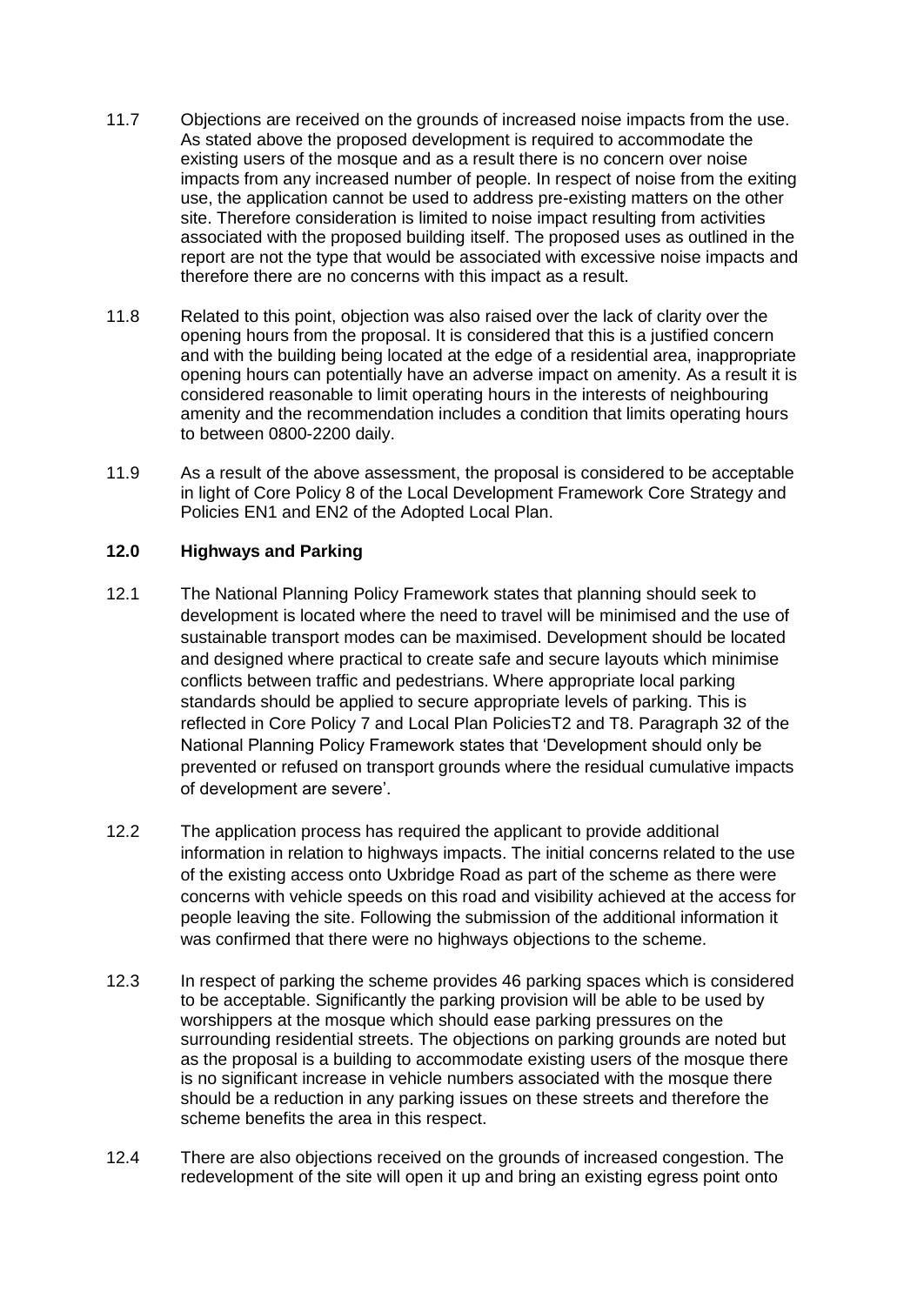Uxbridge road back into use. This allows for users of the mosque and proposed building to leave the area via Uxbridge road and therefore this would serve to ease any congestion on the surrounding neighbouring streets. Also it will not be possible to enter the site from Uxbridge Road which ensures the reopening of this access can be done safely.

- 12.5 Cycle parking provision is provided in the lower ground floor area which would be accessible and secure.
- 12.6 Objection was received in respect of how the waste management operations would take place at the site. No details are provided with this application although it is noted the site is in an accessible location and there would be no concerns over waste collection in principle. A condition is included as part of the recommendation to require management details to be approved.
- 12.7 On the basis of the considerations made above, there are no highways impacts that would result in significant and demonstrable harm and the proposal has the potential to improve circumstances in the area. As a result there are no objections in highway terms.

# **13.0 Drainage**

- 13.1 The site is located within flood zone 1 and therefore flood risk is minimal. The site is previously developed and was last used as a car wash which would have subjected it to significant levels of surface water.
- 13.2 There has been no objection from Thames Water or the Environment Agency over the scheme, The Lead Local Flood Authority has asked for a set of information to determine the impact on flood risk and after the provision of this it was confirmed that there is no objection on drainage grounds. The recommendation will include the conditions requested by Thames Water and ensure drainage proposals are implemented as proposed.

# **14.0 Contamination**

- 14.1 Core Policy 8 (Sustainability and the Environment) of the SBC's Core Strategy Document states that development shall not 'cause contamination or deterioration in land, soil or water quality' nor shall development occur on polluted land unless appropriate mitigation measures are employed.
- 14.2 At the time of drafting this report no comments have been received and Members will be updated.

# **15.0 Landscape and Ecology.**

- 15.1 Paragraph 17 of the NPPF 2019 states that when determining planning applications, if significant harm to biodiversity cannot be avoided or adequately mitigated or as a last resort compensated for then planning permission should be refused. It also states that opportunities to incorporate biodiversity improvements in and around the developments should be encouraged, especially where this can secure measurable net gains for biodiversity.
- 15.2 The site is currently devoid of natural features outside of weeds and the proposed development includes a landscape strip on the northwestern boundary. While the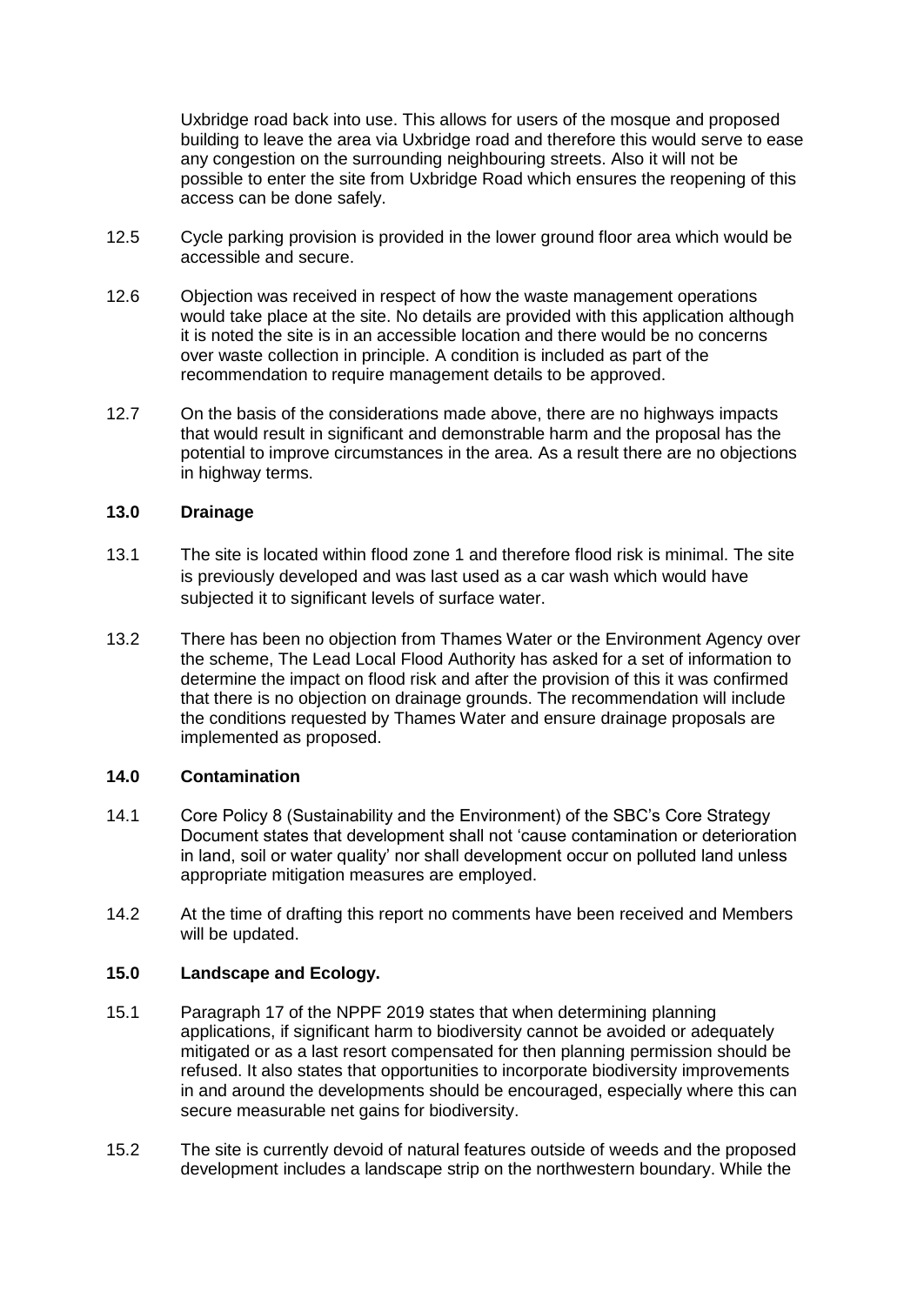principle purpose of this is to provide a screen from neighbouring properties, it will also result in the provision of biodiversity enhancements on the site, albeit on a small scale. It would however result in a net gain in biodiversity which is acceptable in planning terms.

15.3 The detail of the landscaping scheme can be approved by condition and therefore as a result there are no objections in respect of landscaping and ecology impacts.

## **16.0 Process**

- 16.1 It is the view of the Local Planning Authority that the proposed development does improve the economic, social and environmental conditions of the area for the reasons given in this notice and it is in accordance with the National Planning Policy Framework.
- **17.0** PART C: RECOMMENDATION
- 17.1 Having considered the relevant policies set out above, comments from consultees and neighbours representations as well as all relevant material considerations it is recommended the application be **approved** subject to the following conditions.

# **18.0 PART D: CONDITIONS**

The following conditions are recommended.

1. The development hereby permitted shall be commenced within three years from the date of this permission.

REASON To prevent the accumulation of planning permissions, and to enable the Council to review the suitability of the development in the light of altered circumstances and to comply with the provisions of Section 91 of the Town and Country Planning Act 1990.

- 2. The development hereby approved shall be implemented only in accordance with the following plans and drawings hereby approved by the Local Planning Authority:
	- (a) Drawing No. P10 Rev A, undated, Recd On 22/09/2021
	- (b) Drawing No. P8 Rev A, undated, Recd On 16/09/2021
	- (c) Drawing No. P7, undated, Recd On 11/01/2021
	- (d) Drawing No. P9, undated, Recd On 11/01/2021
	- (e) DRAINAGE DESIGN Version 1.0 RAB: 2689B, dated 23/03/2021

REASON To ensure that the site is developed in accordance with the submitted application and to ensure that the proposed development does not prejudice the amenity of the area and to comply with the policies in The Local Plan for Slough 2004.

3. No development shall take place until details have been submitted to and approved in writing by the Local Planning Authority of the proposed external facing materials on the dwellings hereby approved. The development shall be carried out in accordance with the details approved unless otherwise agreed in writing with the Local Planning Authority.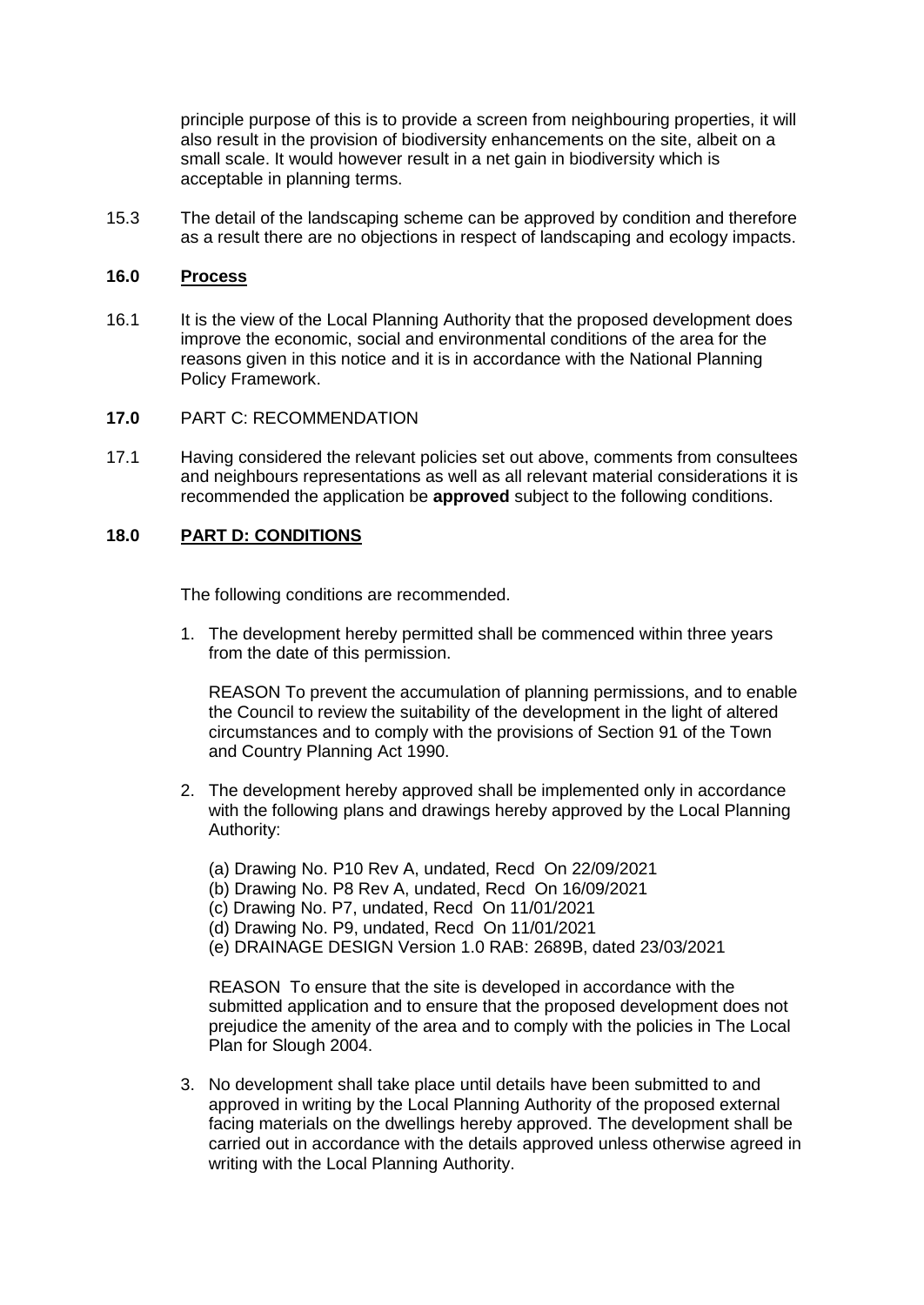REASON To ensure a satisfactory appearance of the development so as not to prejudice the visual amenity of the locality in accordance with Policy EN1 of The Adopted Local Plan for Slough 2004.

4. The windows on the rear northwest facing elevation at first and second floor levels of the development hereby approved shall be glazed with obscure glass in accordance with a sample to be first submitted to and approved in writing by the Local Planning Authority and any of these that are opening windows shall be at a high level (above 1.8m) only, and shall be so maintained unless prior written approval has been obtained form the Local Planning Authority.

REASON To protect the privacy of adjoining occupiers.

5. No window(s), other than those hereby approved, shall be formed in the flank or rear elevations of the development without the prior written approval of the Local Planning Authority.

REASON To minimise any loss of privacy to occupiers of adjoining residential properties.

6. The uses here by approved shall not commence until a scheme has been submitted to and approved in writing by the Local Planning Authority for external site lighting including details of the lighting units, levels of illumination and hours of use. The approved details shall be implmenented prior to any uses commencing and no lighting shall be provided at the site other than in accordance with the approved scheme.

REASON In the interests of the neighbouring property.

7. No development shall commence on site until details of the proposed boundary treatment including position, external appearance, height and materials have been submitted to and approved by the Local Planning Authority. Before the development hereby permitted is occupied, a suitable means of his boundary treatment shall be implemented on site prior to the first occupation of the development and retained at all time on the future.

REASON In the interests of the visual amenity of the area.

8. No development shall commence on site until a detailed landscaping and tree planting scheme has been submitted to and approved in writing by the Local Planning Authority. This scheme should include the type, density, position and planting heights of new trees and shrubs along the rear boundary.

The approved scheme shall be carried out no later than the first planting season following completion of the development. Within a five year period following the implementation of the scheme, if any of the new or retained trees or shrubs should die, are removed or become seriously damaged or diseased, then they shall be replaced in the next planting season with another of the same species and size as agreed in the landscaping tree planting scheme by the Local Planning Authority.

REASON To protect the amenity of residents to the rear of the site and in the interests of the visual amenity of the area.

9. During the demolition / construction phase of the development hereby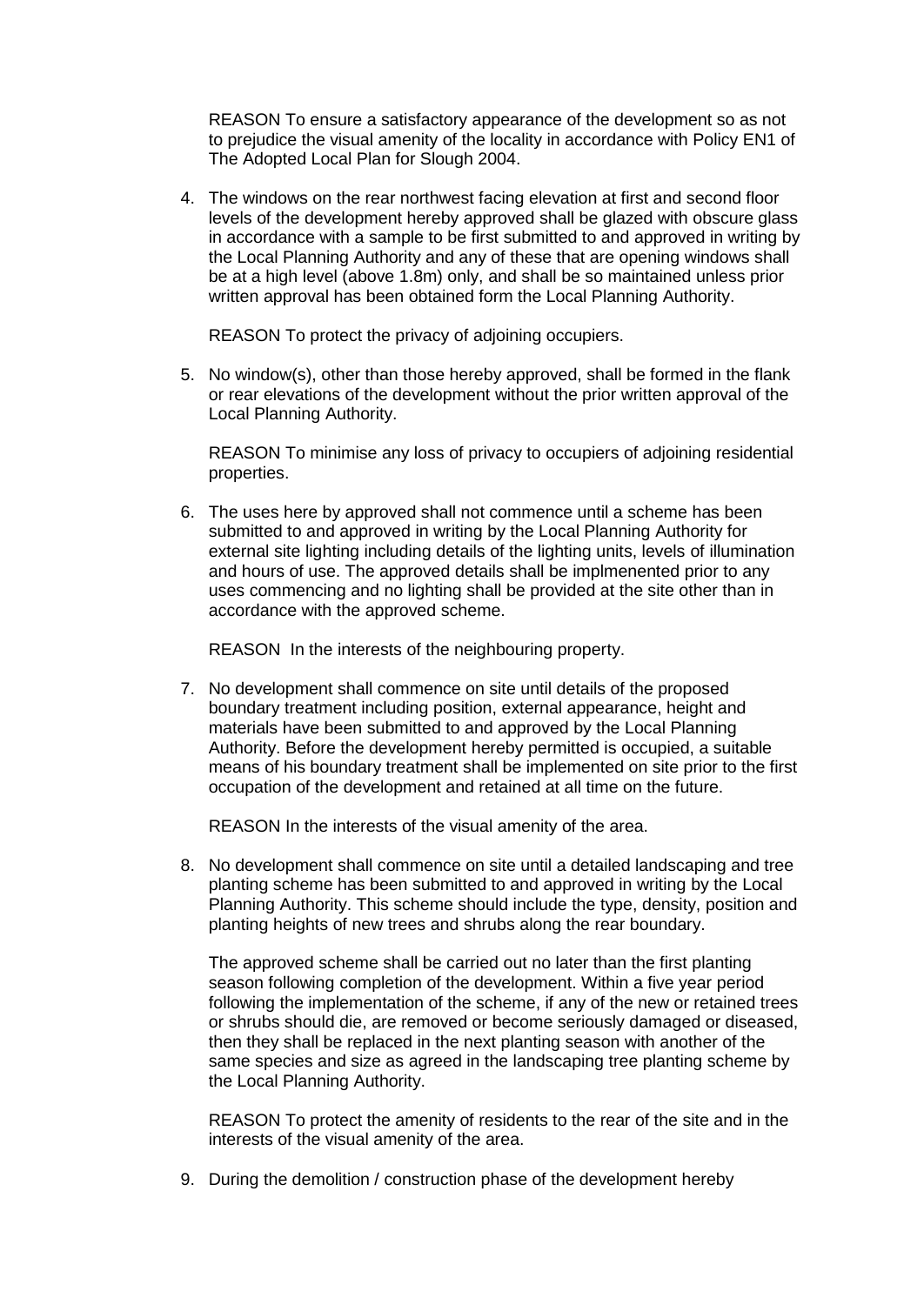permitted, no work shall be carried out on the site outside the hours of 0800 hours to 1800 hours Mondays - Fridays, 0800 hours - 1300 hours on Saturdays and at no time on Sundays and Bank/Public Holidays.

REASON To protect the amenity of residents within the vicinity of the site.

- 10. No development shall be occupied until confirmation has been provided that either:-
	- 1. Capacity exists off site to serve the development, or

2. A development and infrastructure phasing plan has been agreed with the Local Authority in consultation with Thames Water. Where a development and infrastructure phasing plan is agreed, no occupation shall take place other than in accordance with the agreed development and infrastructure phasing plan, or

3. All wastewater network upgrades required to accommodate the additional flows from the development have been completed.

Reason - Network reinforcement works may be required to accommodate the proposed development.

11. The use hereby permitted shall not be open to members of the public / customers outside the hours of 08:00 hours to 22:00 hours on Mondays-Thursdays, 08:00 hours to 22:00 hours on Fridays and Saturdays, and 08:00 hours to 22:00 hours on Sundays and Bank/Public Holidays.

REASON To protect the amenity of residents within the vicinity of the site in accordance with Policy EN26 of The Adopted Local Plan for Slough 2004.

12. The development shall not commence until the new means of access has been constructed in accordance with the approved drawing and constructed in accordance with Slough Borough Council's Design Guide.

REASON: In order to minimise danger, obstruction and inconvenience to users of the highway and of the development.

13. No part of the development shall be occupied until the redundant means of access has been removed and the footway re-instated and laid out in accordance with the plans to be submitted to and approved in writing by the local planning authority and the works constructed in accordance with Slough Borough Council's Design Guide.

REASON: In order to minimise danger, obstruction and inconvenience to users of the highway and of the development.

14. The scheme for parking and manoeuvring indicated on the submitted plans shall be laid out prior to the initial occupation of the development hereby permitted and that area shall not thereafter be used for any other purpose.

REASON: To enable vehicles to draw off, park and turn clear of the highway to minimise danger, obstruction and inconvenience to users of the adjoining highway.

15. Prior to the development hereby approved first being brought into use, 48 no. car parking spaces shall be provided and made available for use in connection